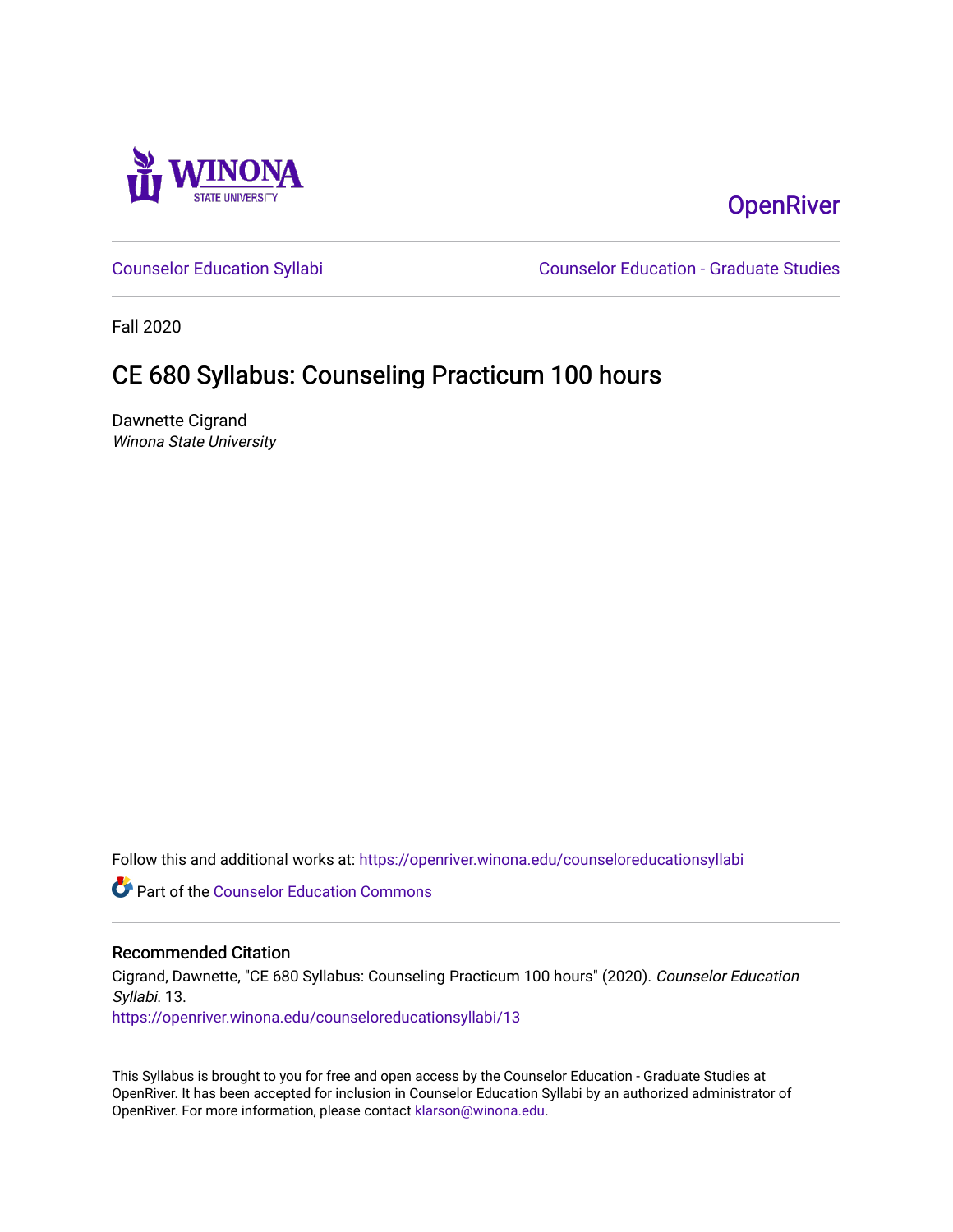| <b>Winona State University</b><br><b>Counselor Education Department</b><br>CE 680: Counseling Practicum (100 Clock Hours)<br>Semester Hours: 3 |                                                                                                             |  |  |  |  |
|------------------------------------------------------------------------------------------------------------------------------------------------|-------------------------------------------------------------------------------------------------------------|--|--|--|--|
| <b>Course Location</b>                                                                                                                         | Rochester Broadway Building 317                                                                             |  |  |  |  |
| <b>Instructor</b>                                                                                                                              | Dawnette Cigrand, Ph.D.                                                                                     |  |  |  |  |
|                                                                                                                                                | Preferred Pronouns: She, her, hers                                                                          |  |  |  |  |
|                                                                                                                                                | Preferred Title: Dr. Cigrand                                                                                |  |  |  |  |
| <b>Instructor Phone &amp;</b><br>E-Mail                                                                                                        | 507.457.5336 (w) or 319.480.5725 (c – for emergencies only); $\frac{\text{deigrand}(a)}{\text{winona.edu}}$ |  |  |  |  |
| <b>Program Website</b>                                                                                                                         | https://www.winona.edu/counseloreducation/                                                                  |  |  |  |  |
| <b>Instructor Office Location</b>                                                                                                              | Helble Hall 350                                                                                             |  |  |  |  |
| <b>Instructor Office Hours:</b>                                                                                                                | Mondays and Tuesdays 11am-4pm via Zoom<br>https://minnstate.zoom.us/my/cigrandwsuced<br>or by appointment   |  |  |  |  |

# **COURSE INSTRUCTOR INFORMATION**

Dawnette Cigrand, Ph.D. is a professor and chair of the Counselor Education Department. She earned a B.A. in English and Secondary Education from Cornell College (1992), and an M.A. in School Counseling (2000), and a Ph.D. in Counselor Education (2011) from the University of Iowa. Before becoming a professor, she was a school counselor and teacher in PK-12 schools for 14 years. Her research interests include school-based mental health, school counselor development, and leadership and professional advocacy. She is former president of the Minnesota School Counselor Association, chair of the ASCA Position Statements Committee, and a member of the ACES Ethics Task Force.

# **I. COURSE DESCRIPTION**

This course provides an opportunity for the student counselor to begin to develop and refine their individual and group counseling skills within the functional milieu of a community or school setting. All practicum activities are closely supervised by university and field-based supervisors. Prior to entry into the course, all students must provide to the instructor verification of having current professional liability insurance.

## **II. COURSE PREREQUISITES**

Prerequisites:

Successful completion of the following courses for Clinical Mental Health Counseling: [CE 601 -](http://catalog.winona.edu/preview_program.php?catoid=17&poid=3390#tt1627)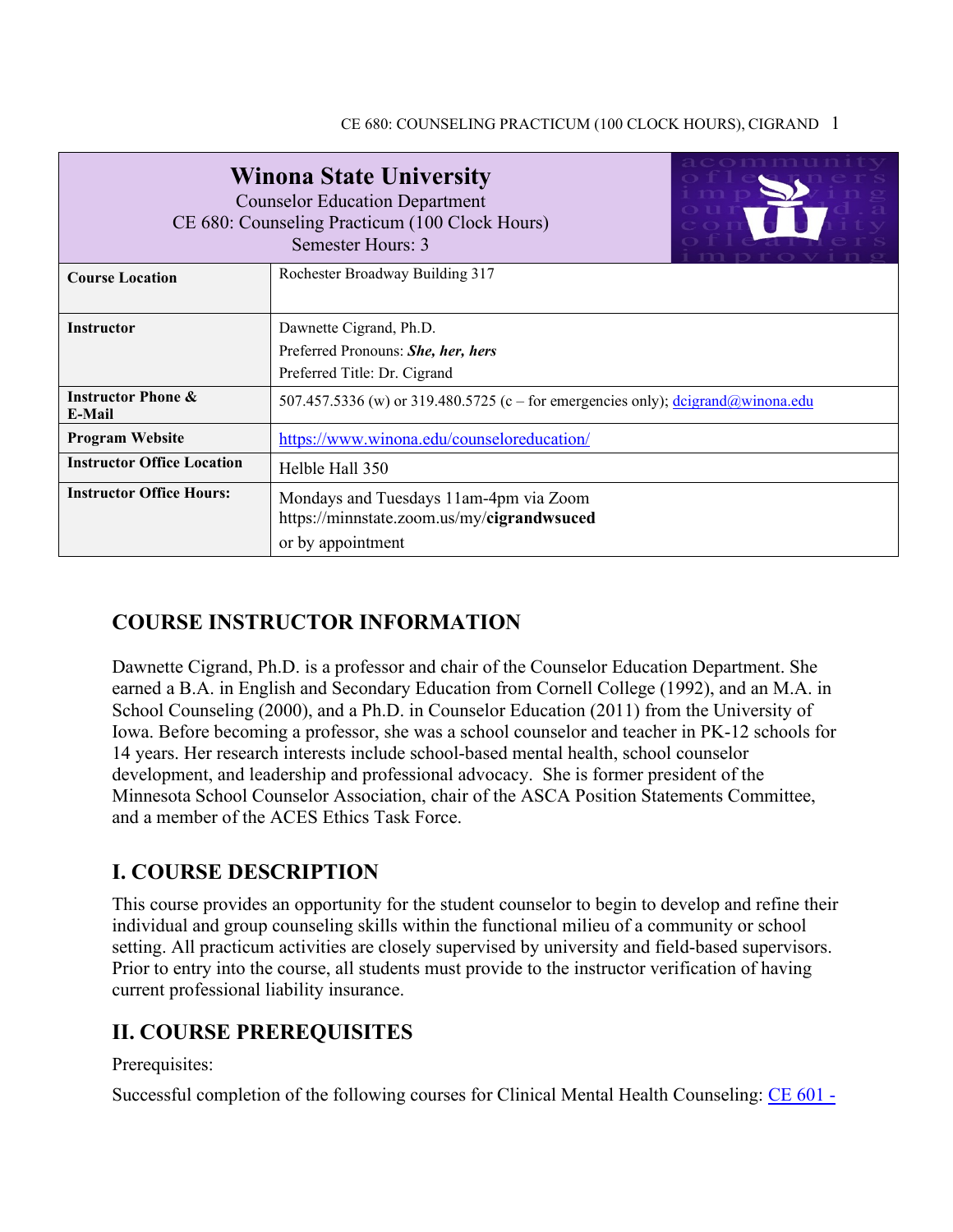[Foundations of Counseling,](http://catalog.winona.edu/preview_program.php?catoid=17&poid=3390#tt1627) CE 615 - [Group Theory and Practice,](http://catalog.winona.edu/preview_program.php?catoid=17&poid=3390#tt8147) CE 633 - [Ethical Practice and](http://catalog.winona.edu/preview_program.php?catoid=17&poid=3390#tt2703)  [Social Change,](http://catalog.winona.edu/preview_program.php?catoid=17&poid=3390#tt2703) CE 640 - [Orientation to Clinical Mental Health Counseling,](http://catalog.winona.edu/preview_program.php?catoid=17&poid=3390#tt8968) CE 650 - [Diagnosis](http://catalog.winona.edu/preview_program.php?catoid=17&poid=3390#tt7079)  [and Psychopathology of Adults,](http://catalog.winona.edu/preview_program.php?catoid=17&poid=3390#tt7079) CE 652 – Treatment Planning, CE 658 - [Microskills,](http://catalog.winona.edu/preview_program.php?catoid=17&poid=3390#tt2443) and [CE](http://catalog.winona.edu/preview_program.php?catoid=17&poid=3390#tt8574)  660 - [Counseling Theory and Practice](http://catalog.winona.edu/preview_program.php?catoid=17&poid=3390#tt8574) .

Successful completion of the following courses for School Counseling: CE 601 - [Foundations of](http://catalog.winona.edu/preview_program.php?catoid=17&poid=3390#tt2270)  [Counseling,](http://catalog.winona.edu/preview_program.php?catoid=17&poid=3390#tt2270) CE 615 - [Group Theory and Practice,](http://catalog.winona.edu/preview_program.php?catoid=17&poid=3390#tt4462) CE 633 - [Ethical Practice and Social](http://catalog.winona.edu/preview_program.php?catoid=17&poid=3390#tt9212)  [Change,](http://catalog.winona.edu/preview_program.php?catoid=17&poid=3390#tt9212) CE 635 - [Orientation to School Counseling,](http://catalog.winona.edu/preview_course_nopop.php?catoid=17&coid=28930) CE 645 - [School Counseling Practice,](http://catalog.winona.edu/preview_program.php?catoid=17&poid=3390#tt4916) [CE](http://catalog.winona.edu/preview_program.php?catoid=17&poid=3390#tt6809)  658 - [Microskills,](http://catalog.winona.edu/preview_program.php?catoid=17&poid=3390#tt6809) and CE 660 - [Counseling Theory and Practice.](http://catalog.winona.edu/preview_program.php?catoid=17&poid=3390#tt9239) Grade only. **Note:** Students must earn a letter grade of B or better in CE 660 - [Counseling Theory and Practice](http://catalog.winona.edu/preview_program.php?catoid=17&poid=3390#tt6572) in order to be admitted to CE 680.

# **III. COURSE OBJECTIVES**

This course provides practical experience in school and clinical mental health counseling for graduate students. Personal development and growth, consultation, ethical practice, multicultural social justice counseling competency development, and assessment are also important components of this course.

### **Upon completion of this practicum the student will be able:**

- 1. To demonstrate knowledge of developmental stage of clients.
- 2. To demonstrate treatment planning and case conceptualization that matches the needs of the client.
- 3. To provide genuine feedback to themselves and their peers for increased professional awareness and development, as well as to demonstrate professional risk taking for the sake of that development.
- 4. To apply counseling skills effectively in direct service to clients, and in other venues as appropriate.
- 5. To demonstrate those counseling techniques congruent with the working theory, quality/stage of the counseling relationship, and the needs of clients/families.
- 6. To demonstrate ethical and professional standards consistent with the ACA/ASCA ethical guidelines and the profession of counseling in the clinical mental health and school settings.
- 7. To fulfill the requirements of the course at a level of quality consistent with advanced graduate training and the counseling profession in their reflection, understanding, and application.
- 8. To demonstrate dispositions congruent with that of an ethically practicing professional.

# **IV. COURSE REQUIRED TEXTS, RESEARCH BASE & TECHNOLOGY**

American Counseling Association. (2014). *ACA Code of Ethics*. <https://www.counseling.org/resources/aca-code-of-ethics.pdf>

CED Practicum and Internship On-Site Supervisor Handbook found here: <http://www.winona.edu/counseloreducation/practicum-and-internship.asp>

Tevera Software Platform.

#### *CMHC Track*

American Psychiatric Association. (2013). *Diagnostic and statistical manual of mental disorders, 5th edition*. Arlington, VA: American Psychiatric Publishing.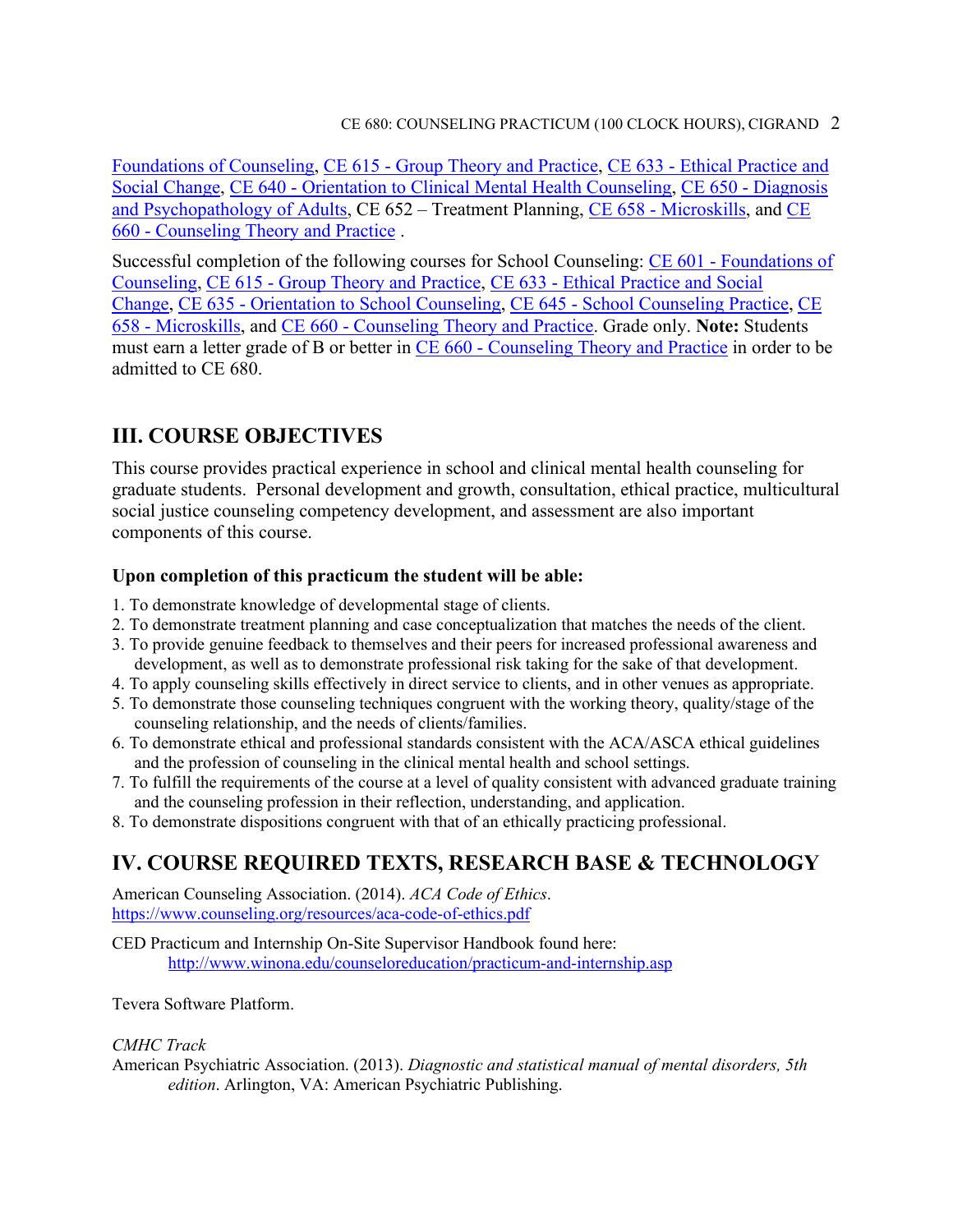#### *School Counseling Track*

American School Counselor Association (2019). *The ASCA national model: A framework for school counseling programs, fourth edition.* Alexandria, VA: Author.

Additional materials and resources posted on the related course D2L page.

## **V. COURSE CONTENT AREAS**

This course meets the Council for the identified Accreditation of Counseling and Related Educational Programs (CACREP, 2016) core content standards. Standards for the **Clinical Mental Health Counseling,** and/or **School Counseling** content areas are outlined below as well (if applicable). The evaluation methods linked to specific standards for CE 680 are included.

| <b>2016 CACREP STANDARDS</b>                                                                                  | <b>LOCATION OF EVALUATION</b>                                                                 |                                                                             |                                                                |                                                                               |
|---------------------------------------------------------------------------------------------------------------|-----------------------------------------------------------------------------------------------|-----------------------------------------------------------------------------|----------------------------------------------------------------|-------------------------------------------------------------------------------|
| <b>CORE</b>                                                                                                   | 1.<br>Attendance,<br><b>Class</b><br>Discussion &<br><b>Reflective</b><br>Teaming<br>Feedback | 2. Case<br><b>Presentations</b><br>& Work<br><b>Sample</b><br><b>Review</b> | 3. Instructor &<br>site supervisor<br>evaluations<br>$(CCS-R)$ | 4. Practicum<br><b>Learning Goals</b><br>& Reflective<br><b>Summary Paper</b> |
| <b>1. PROFESSIONAL COUNSELING</b>                                                                             |                                                                                               |                                                                             |                                                                |                                                                               |
| <b>ORIENTATION AND ETHICAL PRACTICE</b>                                                                       |                                                                                               |                                                                             |                                                                |                                                                               |
| 1k. Strategies for personal and professional self-evaluation and<br>implications for practice.                | X                                                                                             | X                                                                           | X                                                              | X                                                                             |
| 11. Self-care strategies appropriate to the counselor role.                                                   |                                                                                               |                                                                             |                                                                | X                                                                             |
| 1m. The role of counseling supervision in the profession.                                                     | $\mathbf x$                                                                                   |                                                                             | $\mathbf X$                                                    |                                                                               |
| <b>5. COUNSELING AND HELPING</b>                                                                              |                                                                                               |                                                                             |                                                                |                                                                               |
| <b>RELATIONSHIPS</b>                                                                                          |                                                                                               |                                                                             |                                                                |                                                                               |
| 51. Suicide prevention models and strategies.                                                                 |                                                                                               | X                                                                           |                                                                |                                                                               |
| 5m. Crisis intervention, trauma-informed, and community-based<br>strategies, such as Psychological First Aid. |                                                                                               | X                                                                           |                                                                |                                                                               |
| 5n. Processes for aiding students in developing a personal model of<br>counseling.                            |                                                                                               |                                                                             |                                                                | X                                                                             |
| 7. ASSESSMENT AND TESTING                                                                                     |                                                                                               |                                                                             |                                                                |                                                                               |
| 7c. Procedures for assessing risk of aggression or danger to others,<br>self-inflicted harm, or suicide.      |                                                                                               | X                                                                           |                                                                |                                                                               |
| 7d. Procedures for identifying trauma and abuse and for reporting<br>abuse.                                   |                                                                                               | $\mathbf X$                                                                 |                                                                |                                                                               |
| 7i. Use of assessments relevant to academic/educational, career,<br>personal, and social development.         |                                                                                               | $\mathbf x$                                                                 |                                                                |                                                                               |
| 7j. Use of environmental assessments and systematic behavioral<br>observations.                               |                                                                                               | $\mathbf{x}$                                                                |                                                                |                                                                               |
| 7k. Use of symptom checklists, and personality and psychological<br>testing.                                  |                                                                                               | $\mathbf X$                                                                 |                                                                |                                                                               |
| 7l. Use of assessment results to diagnose developmental, behavioral,<br>and mental disorders.                 |                                                                                               | $\mathbf{x}$                                                                |                                                                |                                                                               |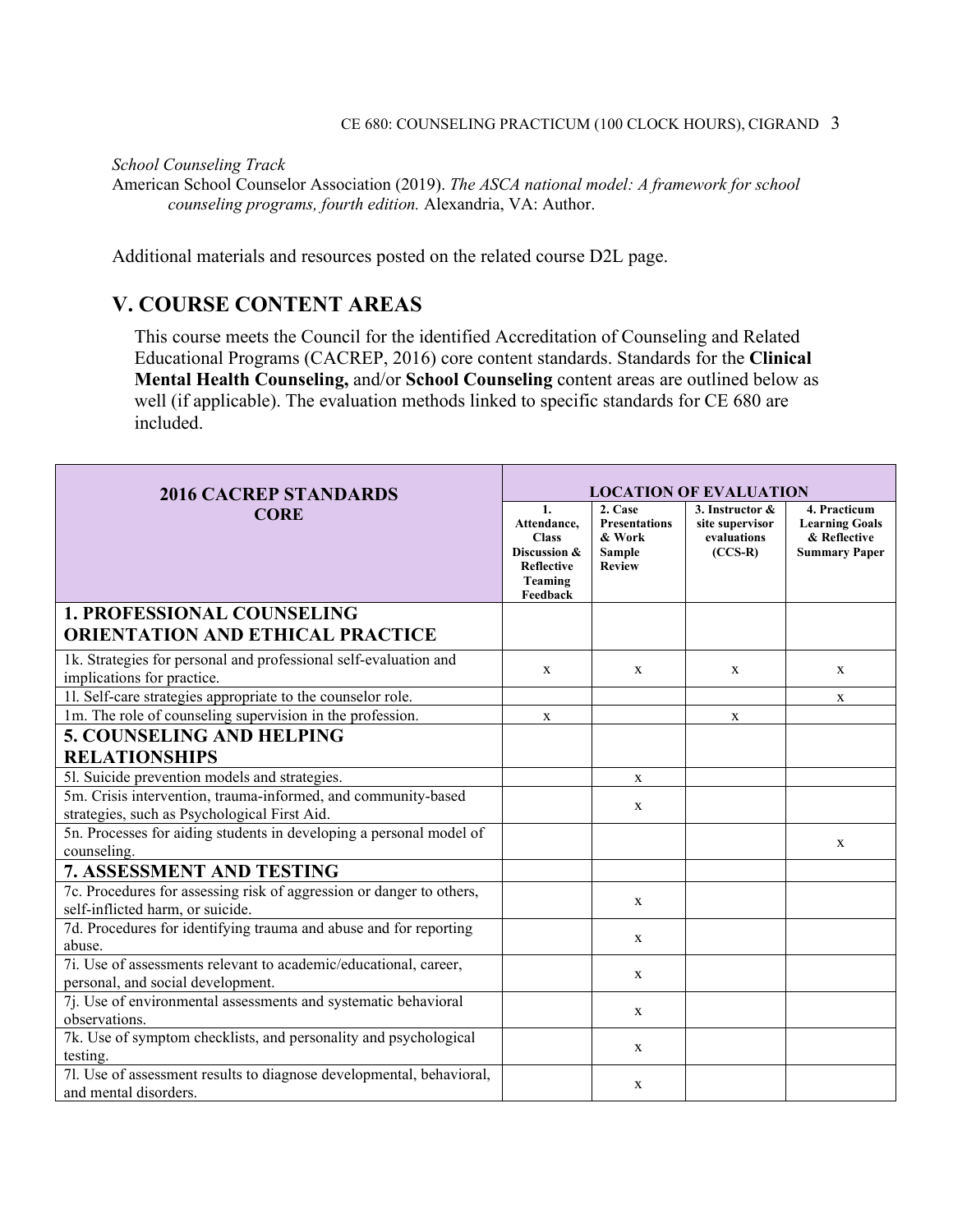| <b>2016 CACREP STANDARDS</b>                                                                                | <b>LOCATION OF EVALUATION</b>                                                                        |                                                                             |                                                                |                                                                               |
|-------------------------------------------------------------------------------------------------------------|------------------------------------------------------------------------------------------------------|-----------------------------------------------------------------------------|----------------------------------------------------------------|-------------------------------------------------------------------------------|
| <b>CLINICAL MENTAL HEALTH COUNSELING</b>                                                                    | 1.<br>Attendance.<br><b>Class</b><br>Discussion &<br><b>Reflective</b><br><b>Teaming</b><br>Feedback | 2. Case<br><b>Presentations</b><br>& Work<br><b>Sample</b><br><b>Review</b> | 3. Instructor &<br>site supervisor<br>evaluations<br>$(CCS-R)$ | 4. Practicum<br><b>Learning Goals</b><br>& Reflective<br><b>Summary Paper</b> |
| <b>1. FOUNDATIONS</b>                                                                                       |                                                                                                      |                                                                             |                                                                |                                                                               |
| 1b. Theories and models related to clinical mental health counseling.                                       |                                                                                                      | X                                                                           |                                                                |                                                                               |
| 1c. Principles, models, and documentation formats of                                                        |                                                                                                      |                                                                             |                                                                |                                                                               |
| biopsychosocial case conceptualization and treatment planning.                                              |                                                                                                      | X                                                                           |                                                                |                                                                               |
| 1d. Neurobiological and medical foundation and etiology of                                                  |                                                                                                      | X                                                                           |                                                                |                                                                               |
| addiction and co-occurring disorders.                                                                       |                                                                                                      |                                                                             |                                                                |                                                                               |
| <b>2. CONTEXTUAL DIMENSIONS</b>                                                                             |                                                                                                      |                                                                             |                                                                |                                                                               |
| 2a. Roles and settings of clinical mental health counselors.                                                | $\mathbf X$                                                                                          |                                                                             |                                                                |                                                                               |
| 2c. Mental health service delivery modalities within the continuum                                          |                                                                                                      |                                                                             |                                                                |                                                                               |
| of care, such as inpatient, outpatient, partial treatment and aftercare,                                    |                                                                                                      | X                                                                           |                                                                |                                                                               |
| and the mental health counseling services networks.                                                         |                                                                                                      |                                                                             |                                                                |                                                                               |
| 2d. Diagnostic process, including differential diagnosis and the use                                        |                                                                                                      |                                                                             |                                                                |                                                                               |
| of current diagnostic classification systems, including the Diagnostic                                      |                                                                                                      | X                                                                           |                                                                |                                                                               |
| and Statistical Manual of Mental Disorders (DSM) and the<br>International Classification of Diseases (ICD). |                                                                                                      |                                                                             |                                                                |                                                                               |
| 2j. Cultural factors relevant to clinical mental health counseling.                                         |                                                                                                      | X                                                                           |                                                                |                                                                               |
| 2k. Professional organizations, preparation standards, and                                                  |                                                                                                      |                                                                             |                                                                |                                                                               |
| credentials relevant to the practice of clinical mental health                                              | X                                                                                                    |                                                                             |                                                                |                                                                               |
| counseling.                                                                                                 |                                                                                                      |                                                                             |                                                                |                                                                               |
| 21. Legal and ethical considerations specific to clinical mental health                                     |                                                                                                      |                                                                             |                                                                |                                                                               |
| counseling.                                                                                                 |                                                                                                      |                                                                             | X                                                              |                                                                               |
| 2m. Record keeping, third party reimbursement, and other practice                                           |                                                                                                      |                                                                             |                                                                |                                                                               |
| and management issues in clinical mental health counseling.                                                 |                                                                                                      |                                                                             | X                                                              |                                                                               |
| <b>3. PRACTICE</b>                                                                                          |                                                                                                      |                                                                             |                                                                |                                                                               |
| 3a. Intake interview, mental status evaluation, biopsychosocial                                             |                                                                                                      |                                                                             |                                                                |                                                                               |
| history, mental health history, and psychological assessment for                                            |                                                                                                      | X                                                                           | X                                                              |                                                                               |
| treatment planning and caseload management.                                                                 |                                                                                                      |                                                                             |                                                                |                                                                               |
| 3b. Techniques and interventions for prevention and treatment of a                                          |                                                                                                      | X                                                                           | X                                                              |                                                                               |
| broad range of mental health issues.                                                                        |                                                                                                      |                                                                             |                                                                |                                                                               |
| 3c. Strategies for interfacing with the legal system regarding court-                                       |                                                                                                      | X                                                                           |                                                                |                                                                               |
| referred clients.<br>3d. Strategies for interfacing with integrated behavioral health care                  |                                                                                                      |                                                                             |                                                                |                                                                               |
| professionals.                                                                                              |                                                                                                      | X                                                                           |                                                                |                                                                               |
| 3e. Strategies to advocate for persons with mental health issues.                                           | X                                                                                                    |                                                                             |                                                                |                                                                               |
|                                                                                                             |                                                                                                      |                                                                             |                                                                |                                                                               |
| <b>2016 CACREP STANDARDS</b>                                                                                |                                                                                                      |                                                                             | <b>LOCATION OF EVALUATION</b>                                  |                                                                               |
| <b>SCHOOL COUNSELING</b>                                                                                    | 1.<br>Attendance,<br><b>Class</b><br>Discussion &<br>Reflective<br><b>Teaming</b><br>Feedback        | 2. Case<br><b>Presentations</b><br>& Work<br>Sample<br><b>Review</b>        | 3. Instructor &<br>site supervisor<br>evaluations<br>$(CCS-R)$ | 4. Practicum<br><b>Learning Goals</b><br>& Reflective<br><b>Summary Paper</b> |
| 2. CONTEXTUAL DIMENSIONS                                                                                    |                                                                                                      |                                                                             |                                                                |                                                                               |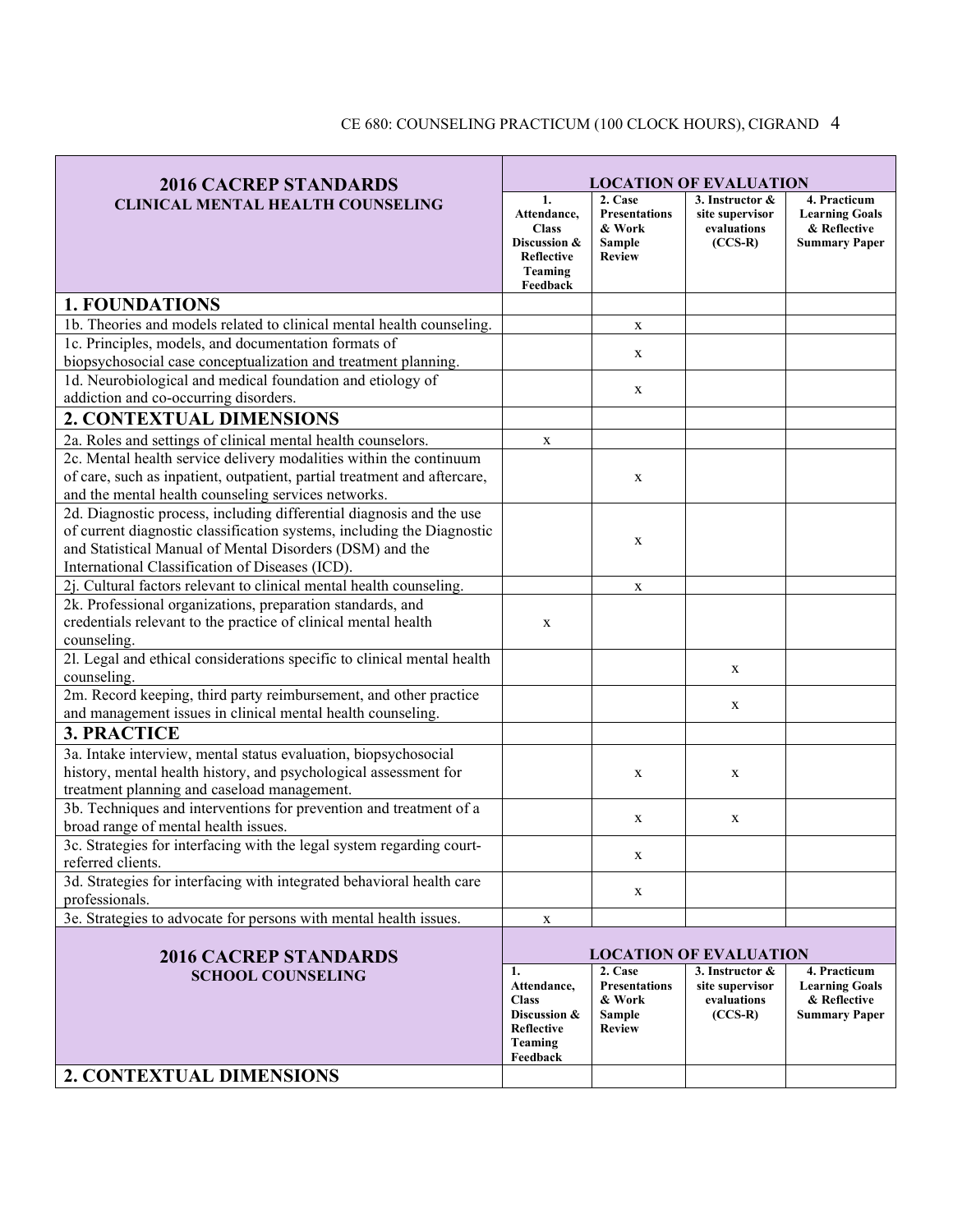| 2e. School counselor roles and responsibilities in relation to the<br>school emergency management plans, and crises, disasters, and<br>trauma. | $\mathbf{x}$ |             |              |             |
|------------------------------------------------------------------------------------------------------------------------------------------------|--------------|-------------|--------------|-------------|
| 2j. Qualities and styles of effective leadership in schools.                                                                                   |              | X           |              |             |
| 2k. Community resources and referral sources.                                                                                                  | X            |             |              |             |
| 21. Professional organizations, preparation standards, and credentials<br>relevant to the practice of school counseling.                       | $\mathbf X$  |             |              | X           |
| 2n. Legal and ethical considerations specific to school counseling.                                                                            |              |             | $\mathbf X$  | $\mathbf X$ |
| <b>3. PRACTICE</b>                                                                                                                             |              |             |              |             |
| 3b. Design and evaluation of school counseling programs.                                                                                       | $\mathbf{X}$ | $\mathbf x$ | $\mathbf{X}$ |             |
| 3c. Core curriculum design, lesson plan development, classroom<br>management strategies, and differentiated instructional strategies.          | $\mathbf{X}$ | X           |              |             |
| 3d. Interventions to promote academic development.                                                                                             | $\mathbf{X}$ | X           |              |             |
| 3e. Use of developmentally appropriate career counseling<br>interventions and assessments.                                                     | $\mathbf{X}$ | X           | X            |             |
| 3f. Techniques of personal/social counseling in school settings.                                                                               | X            | X           | X            |             |
| 3h. skills to critically examine the connections between social,<br>familial, emotional, and behavior problems and academic<br>achievement.    |              | X           |              |             |
| 3i. Approaches to increase promotion and graduation rates.                                                                                     | $\mathbf X$  |             |              |             |
| 3j. Interventions to promote college and career readiness.                                                                                     | $\mathbf{X}$ |             |              |             |
| 3k. Strategies to promote equity in student achievement and college<br>access.                                                                 | $\mathbf{X}$ |             |              |             |
| 31. Techniques to foster collaboration and teamwork within schools.                                                                            | $\mathbf{X}$ |             | X            | X           |
| 3m. Strategies for implementing and coordinating peer intervention<br>programs.                                                                | $\mathbf{X}$ |             |              |             |
| 3n. Use of accountability data to inform decision making.                                                                                      | $\mathbf{X}$ |             |              | X           |

## **VI. METHODS OF INSTRUCTION**

The instructor will employ a variety of instructional methods to facilitate student learning including, but not limited to:

- A. Lecture/ discussion & modeling
- B. Use of technology and media including videotapes, films, and Powerpoints
- C. Case presentations with reflective teaming (see assigned reading)
- D. Case studies and responses to structured exercises
- E. Reflective self-evaluations

| Deliverables/Assignments                          | <b>CACREP</b> Core | CACREP CMHC                           | <b>CACREP SC</b>                                          | Weight** $(\% )$ |
|---------------------------------------------------|--------------------|---------------------------------------|-----------------------------------------------------------|------------------|
| 1. Attendance, Participation, Class<br>Discussion | 1k. 11             | 2a. 2k. 3e                            | 2e, 2k, 2l, 3b, 3c, 3d, 3e,<br>3f, 3i, 3j, 3k, 3l, 3m, 3n | 10               |
| 2. Practicum Learning Goals                       | 11, 1m, 51, 5m     | 1b, 1c, 1d, 2c, 2j, 3a,<br>3b, 3c, 3d | 2l, 2n, 3l, 3n                                            | 10               |

## **VII. COURSE EVALUATION METHODS**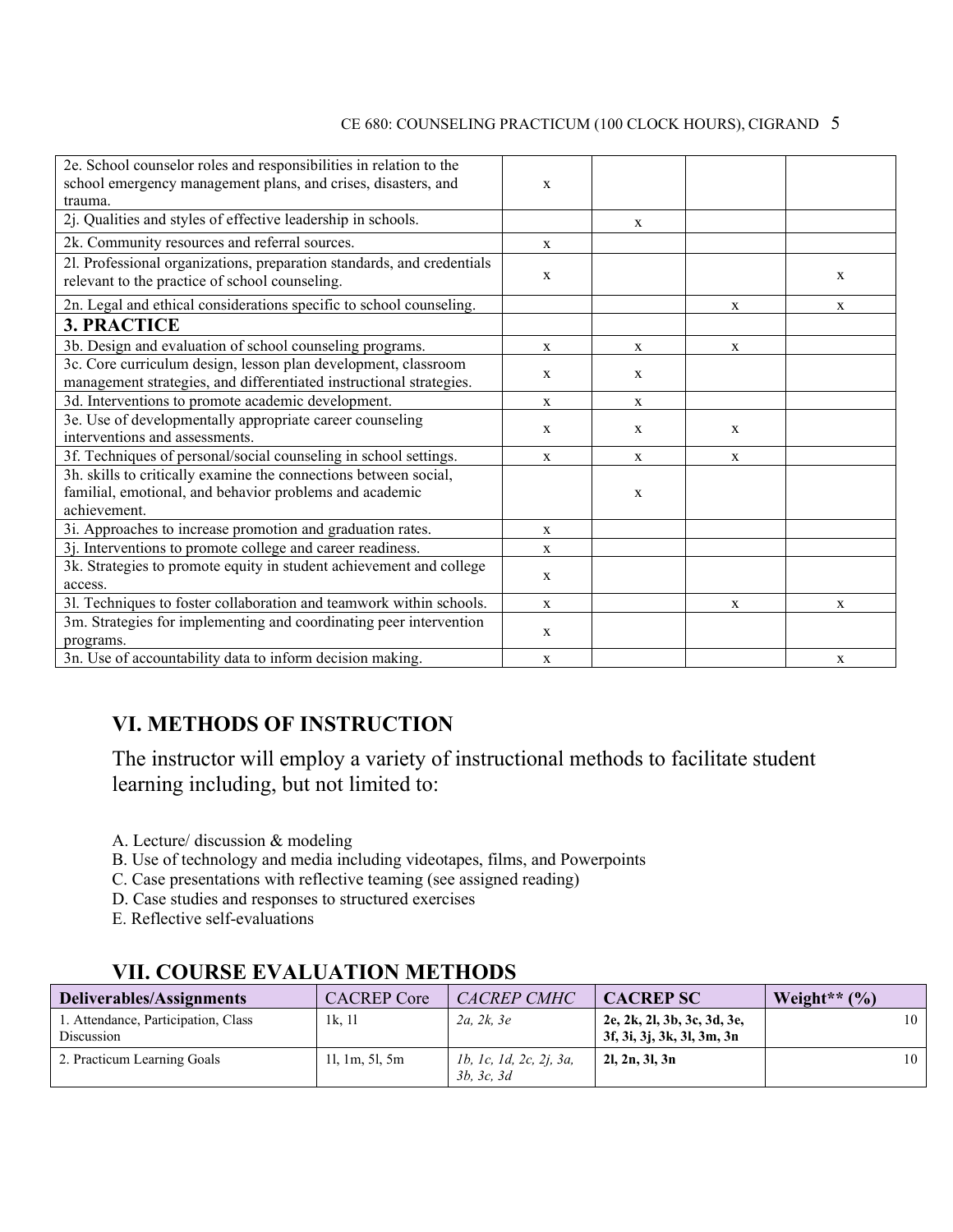| 3. Case Presentations (Written & Oral)                                                              | 7c, 7d, 7i, 7j, 7k,<br>71 | 1b, 1c, 1d, 2c, 2d, 2j,<br>3a, 3b, 3c, 3d, 3e | 2k, 3b, 3c, 3d, 3e, 3f, 3h | 20                                                                                         |
|-----------------------------------------------------------------------------------------------------|---------------------------|-----------------------------------------------|----------------------------|--------------------------------------------------------------------------------------------|
| 4. Work Sample Transcripts<br>(One for each case presentation)                                      | 7c, 7d, 7i, 7j            | 1b, 1c, 1d, 2c, 2d, 2j,<br>За, 3b, 3c, 3d, 3e | 2k, 3b, 3c, 3d, 3e, 3f, 3h | $10-1$                                                                                     |
| 5. Reflective Summary Paper                                                                         | 11, 1m, 51, 5m            | 1b, 1c, 1d, 2c, 2j, 3a,<br>3b, 3c, 3d         | 2l, 2n, 3l, 3n             | 10 l                                                                                       |
| 6. Instructor $(1)$ and Site Supervisor $(1)$<br>Evaluations                                        | 11.1m                     | 2n, 3c, 3e, 3f, 3l                            | 2n, 3b, 3e, 3f, 3lfa       | 40 l<br>$(20\%$ Site Supervisor<br>Evaluation;<br>20% University<br>Supervisor Evaluation) |
| ** NOTE: Each assignment is scored on a 100-point scale, then weighted using the percentages above. |                           |                                               |                            | Total Grade out of 100%                                                                    |

## **A. Description of Assignments**

### **1. Attendance and Participation (10%)**

Attendance and participation in classroom activities, including reflective teaming, are essential in order for students to gain full benefit from this course. Students are expected to attend and contribute to the class by presenting their ideas, reactions, questions and concerns in relation to class discussions. Other participation variables, which influence grade include:

- Students' ability to utilize and integrate feedback from instructor, peers, and tape reviews.
- Students' ability for self-reflection and self-critique in providing alternative interventions.

### **2. Practicum Learning Goals (10%)**

The practicum student will be required to identify 4-5 learning goals for the course in consultation with his/her instructor and site supervisor. The goals should be measurable with potential outcomes provided. Upload to the corresponding D2L assignment folder on the assigned due date (see course schedule).

#### **3. Written & Oral Case Presentations (2 x 10% = 20%)**

Students will present two cases according to the format outlined below. Student's peers and instructor will provide feedback using the reflective teaming model. The written case presentations will be uploaded D2L at least 1 day before students are scheduled to present in class. See the rubric below for what to include in your written/oral case presentations.

#### **4. Case Presentation Work Sample Transcriptions (2 x 5%= 10%)**

To accompany each case presentation, students will present an audio/video work sample, each of which must include a written transcript of least 8 to 10 minutes of session content. The work sample transcription includes all of the following, and is submitted with the corresponding written case presentation:

(1) A written transcription of 8 - 10 minutes of the work sample using the **Work Sample Transcription Format,** and

(2) The written numerical rating of the students' overall performance using the **Work Sample Student Rating Scale,** both of which are described below Appendix A: *Course Rubrics*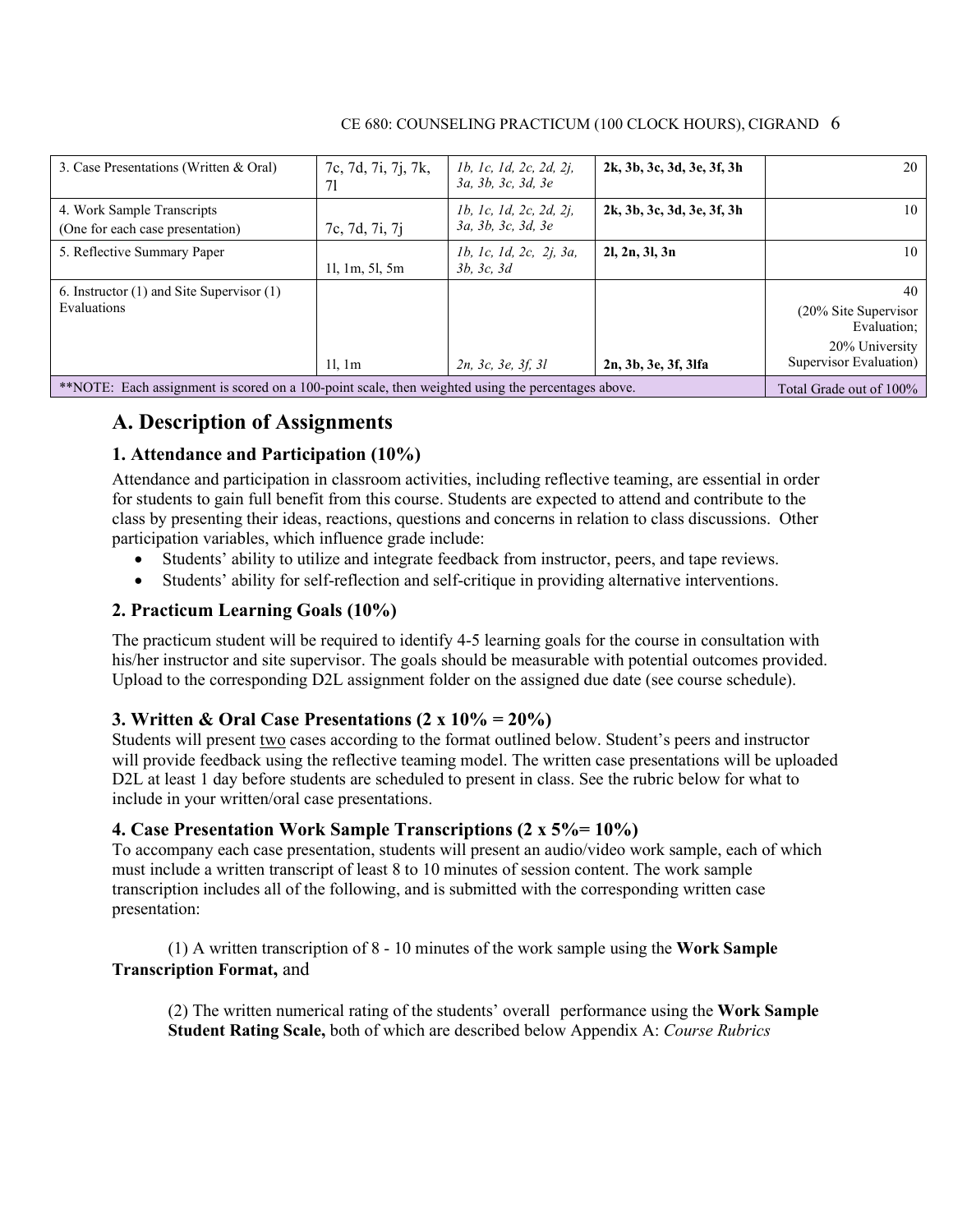All transcriptions due the day of class, and should be uploaded to the corresponding D2L assignment folder at least one day before class. **The audio/video work sample should be uploaded to MediaSpace and shared with your instructor only.** 

### **5. Reflective Summary Paper (15%)**

The practicum student will submit a final summary paper of his/her practicum experience discussing goals met in practicum, identifying the tasks completed at the practicum site, supervision experiences, critical incidents, other final thoughts related to the practicum experience, what the student learned about him/herself and evaluation of self-care. Goals should show outcomes using data and discussion (e.g., Goal 1: Provide individual counseling to at least 1 adolescent between the ages of 12-18. Data: Co-led 3 sessions of individual counseling with a 16-year old client. *Then, discuss strengths and areas for growth to continue to work with this population independently.*) Upload to the corresponding D2L assignment folder on the assigned due date (see course schedule).

#### **6. Instructor and Site Supervisor Evaluations (2x20%=40%)**

The university supervisor and the site supervisor will each submit an evaluation of the students' skills and dispositions using the *Counseling Skills Scale* (sections 1-3), which will be reviewed with the student. Signed site supervisor evaluations are due by the last week of class to the corresponding D2L assignment folder on the assigned due date (see course schedule). NO EXCEPTIONS.

## **B. Grading for Course**

*Letter grade only:* A final course grade will be determined by the student's overall performance throughout the practicum experience. If for any reason a student does not meet the criteria set forth in this syllabus/practicum course, he/she may receive a "C" grade or lower, suggesting the student is *not* ready for internship. In this case and depending on the recommendation of the course instructor, the student may need to extend his/her practicum, elect to change to professional development degree, or withdraw from the CE program. The current retention policy is outlined in the student handbook. Students will be evaluated with regard to the quality and professionalism expected of counseling professionals. Prompt attendance, sincere and thorough preparation, peer collaboration, cooperation with Practicum supervisors and University supervisors as well reflective practice are aspects of professional leadership and expected of students throughout the course.

#### **GRADING SCALE:**

Outcomes for the successful completion of counseling practicum are comprised of two parts:

1. Students must receive a grade of B or better to pass the class according to the grading scale below, which is based on student deliverables 1-5 outlined above.

#### **A= (100-90%); B= (89-80%); C= (79-70%); D=(69% or below)**

### *AND,*

2. CCS scores on both the *site supervisor* and *instructor* evaluations (see Component 6 in Student Expectations) have to meet the minimum target thresholds (total target score of 186 or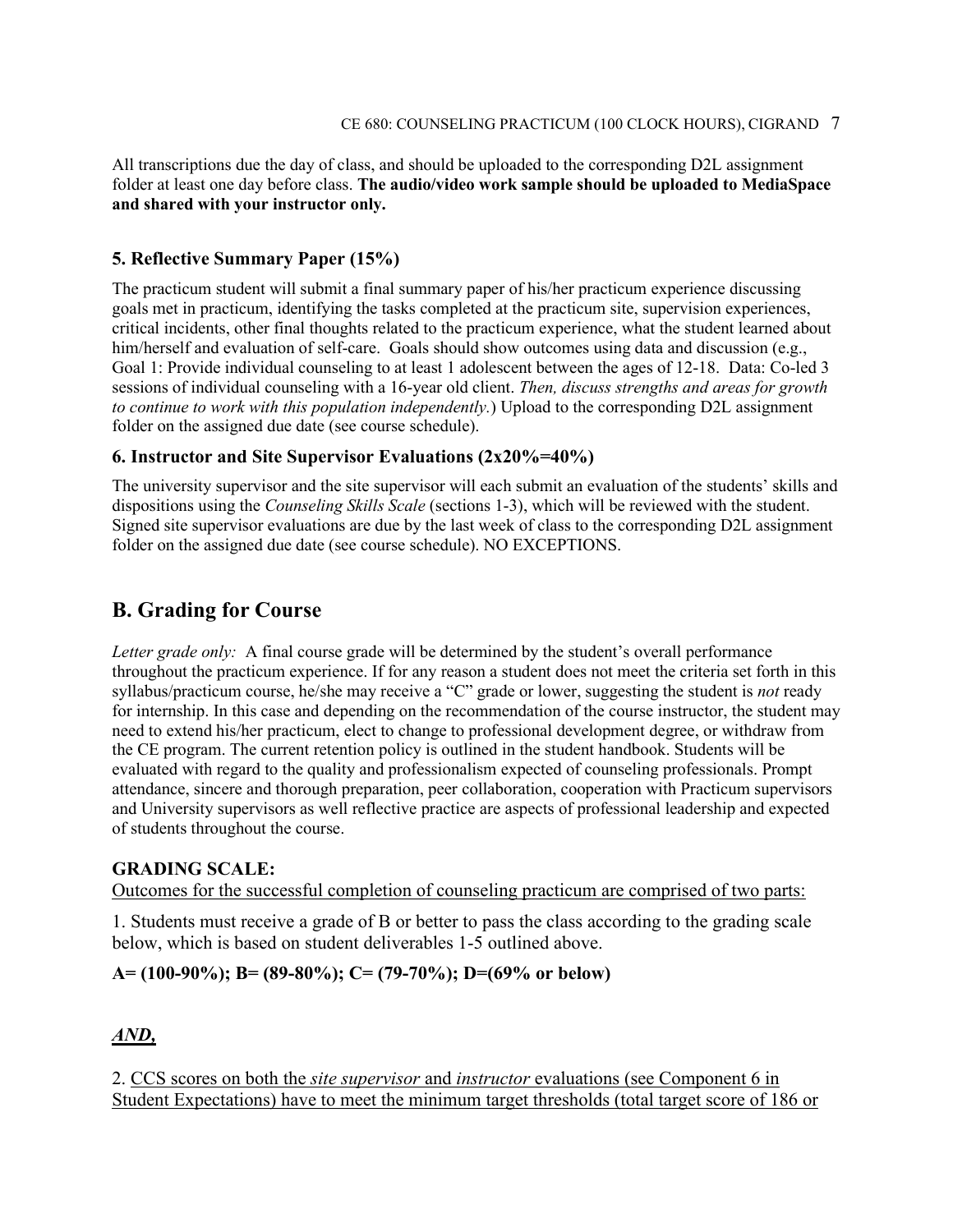better) for acceptable skill and dispositional level for **both** the instructor and site supervisor evaluations to pass this course successfully. Remediation, including repeating the practicum semester or other recommendations as determined by the department, or dismissal from the program will be considered if target scores are not met.

### **COURSE RUBRICS**

| Criteria                            | <b>Excellent</b>                                                                                                                                                               | Average                                                                                                                                                                                                 | Fair                                                                                                                                                                                                                                 | Poor                                                                                                                                                                                                                  |
|-------------------------------------|--------------------------------------------------------------------------------------------------------------------------------------------------------------------------------|---------------------------------------------------------------------------------------------------------------------------------------------------------------------------------------------------------|--------------------------------------------------------------------------------------------------------------------------------------------------------------------------------------------------------------------------------------|-----------------------------------------------------------------------------------------------------------------------------------------------------------------------------------------------------------------------|
|                                     |                                                                                                                                                                                |                                                                                                                                                                                                         |                                                                                                                                                                                                                                      |                                                                                                                                                                                                                       |
| Individual<br>Participation         | Regularly engages in<br>the course which<br>demonstrates desire<br>to learn and<br>integration of<br>program learning.                                                         | Occasionally engages<br>in the course which<br>demonstrates desire to<br>learn and integration<br>of program learning.                                                                                  | Rarely engages in the<br>course which<br>demonstrates desire to<br>learn and integration<br>of program learning.                                                                                                                     | Does not engages in the<br>course in ways that<br>demonstrates desire to<br>learn and integration of<br>program learning.                                                                                             |
| <b>Reflective</b><br><b>Teaming</b> | Regularly responds<br>with questions,<br>extending the<br>thinking, theoretical<br>application and/or<br>practice of the case<br>presenter in<br>Reflective Teaming<br>format. | Occasionally responds<br>with questions,<br>extending or<br>complimenting the<br>thinking, theoretical<br>application and/or<br>practice of the case<br>presenter in Reflective<br>Teaming format.      | Rarely responds with<br>questions, extending<br>the thinking,<br>theoretical application<br>and/or practice of the<br>case presenter in<br>Reflective Teaming<br>format, or provides<br>feedback that does not<br>align to the case. | Does not add to the case<br>conceptualization of the<br>presenter or does not<br>use Reflective Teaming<br>format.                                                                                                    |
| <b>Attendance</b>                   | Attends every class.<br>Is always on time<br>and stays until the<br>end of class.                                                                                              | Student misses one<br>class, turns in make-<br>up paper that reflects<br>analysis, synthesis and<br>evaluation of subject<br>matter. Is usually on<br>time and usually stays<br>until the end of class. | Misses more than one<br>class; makes up<br>classes by writing a<br>paper with an<br>analysis, synthesis and<br>evaluation of subject<br>matter, OR,<br>Occasionally comes<br>late or leaves early.                                   | Misses more than one<br>class; does not make up<br>missed classes with a<br>paper that indicates<br>analysis, synthesis and<br>evaluation of subject<br>matter, OR Frequently<br>comes late or leaves<br>class early. |
| <b>Total Score</b>                  | 100-90                                                                                                                                                                         | 89-80                                                                                                                                                                                                   | 79-70                                                                                                                                                                                                                                | 69 or less                                                                                                                                                                                                            |

### **1. Attendance and Participation Rubric**

### **2. Practicum Learning Goals Rubric**

| <b>Learning Goals</b> | Excellent $(20-18)$   | $Good (17-16)$             | <b>Average (15-13)</b>                         | Poor $(12-0)$            |
|-----------------------|-----------------------|----------------------------|------------------------------------------------|--------------------------|
| (20)                  |                       |                            |                                                |                          |
| Number of             | At least 5 goals are  | At least 4 goals are       | Only 3 goals are present, 2 or fewer goals are |                          |
| goals                 | present, including a  | present, including a data  | or is missing a data goal present; or does not |                          |
|                       | data goal and a self- | goal and a self-care goal. | or a self-care goal.                           | include a data goal or a |
|                       | care goal.            |                            |                                                | self-care goal.          |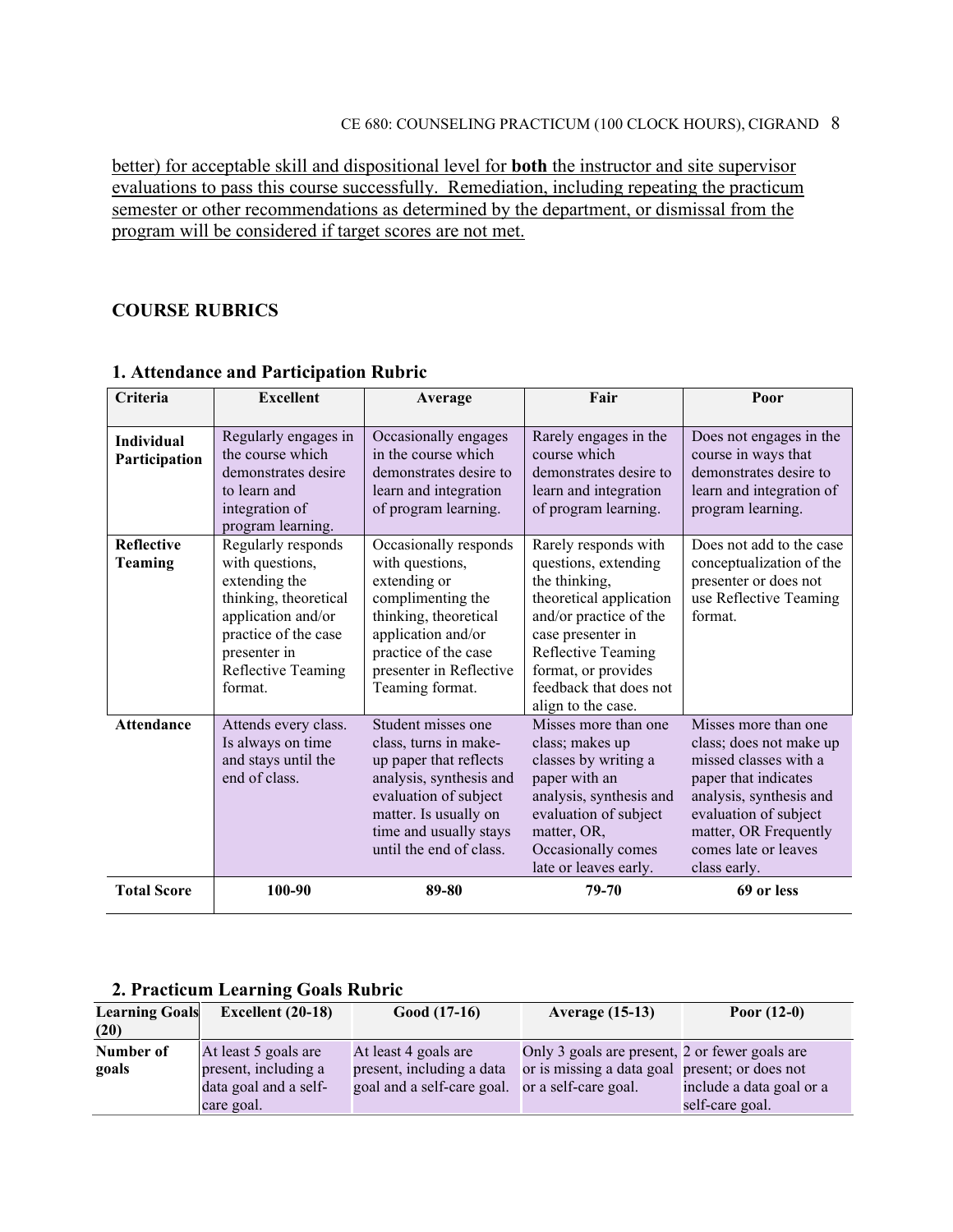| Self-care                                             | Self-care goal<br>demonstrates a solid<br>plan for personal<br>growth in this area. | Self-care goal<br>demonstrates an adequate demonstrate a plan for<br>plan for personal growth<br>in this area.      | Self-care goal does not<br>personal growth in this<br>area.                                                | Self-care goal is<br>unreasonable or not<br>related to self-care<br>strategies.                                                      |
|-------------------------------------------------------|-------------------------------------------------------------------------------------|---------------------------------------------------------------------------------------------------------------------|------------------------------------------------------------------------------------------------------------|--------------------------------------------------------------------------------------------------------------------------------------|
| <b>SMART</b>                                          | All goals are specific,<br>measureable,<br>with a clear timeline.                   | Four goals are specific,<br>measureable, achievable,<br>achievable, & relevant & relevant with a clear<br>timeline. | Three goals are specific,<br>& relevant with a clear<br>timeline.                                          | Two or fewer of the goals<br>measureable, achievable, are specific, measureable,<br>achievable, & relevant<br>with a clear timeline. |
| <b>Writing Skills</b><br>(5)                          | <b>Excellent</b> (5)                                                                | Good(4)                                                                                                             | Average (3-2)                                                                                              | Poor $(1-0)$                                                                                                                         |
| <b>Spelling and</b><br>Grammar                        | No spelling or<br>grammatical errors.                                               | Fewer than 5 spelling and Fewer than 10 spelling<br>grammar errors.                                                 | and grammar errors.                                                                                        | 10 or more spelling and<br>grammar errors.                                                                                           |
| <b>Sentence</b><br>Structure                          | No incomplete<br>sentences and or<br>awkwardly worded<br>sentences.                 | Few incomplete sentences Several incomplete<br>and or awkwardly worded sentences and or<br>sentences.               | awkwardly worded<br>sentences.                                                                             | No complete sentences.                                                                                                               |
| Professional<br><b>Writing Style</b><br>and Structure | Concepts are<br>excellently articulated<br>and easy to follow.                      | Concepts are well<br>articulated and somewhat articulated and difficult<br>easy to follow.                          | Concepts are vaguely<br>to follow.                                                                         | Concepts are not clear and<br>are extremely difficult to<br>follow.                                                                  |
| <b>Professional</b><br>Growth (20)                    | Excellent (20-18)                                                                   | Good (17-16)                                                                                                        | <b>Average (14-12)</b>                                                                                     | Poor $(11-0)$                                                                                                                        |
| <b>Rationale</b>                                      | Provides clear<br>rationale for goal.                                               | Provides clear rationale Rationale is either not<br>for goal.                                                       | connected to goals, or                                                                                     | <b>Cannot identify a</b><br>rationale for goals, or                                                                                  |
| Challenge                                             | <b>Extends learning</b><br>beyond comfort zone.<br>Incorporates novel               | Extends learning beyond not provided for all<br>comfort zone.<br>Incorporates experiences and student is willing    | goals. Learning occurs, Learning occurs, but                                                               | none is provided.<br>student is unwilling or                                                                                         |
| Creativity                                            | experiences that<br>impact clientele.                                               | that impact clientele.<br><b>Fits with student</b>                                                                  | (not resistant) to try to<br>incorporate new ways                                                          | resistant to try to<br>incorporate new ways of                                                                                       |
|                                                       | <b>Fits with student</b><br>Self-awareness identified growth                        | identified growth areas.                                                                                            | of doing, but cannot<br>identify them without                                                              | doing, and/or has<br>difficulty recognizing                                                                                          |
|                                                       | areas.                                                                              |                                                                                                                     | direct suggestion, or<br>has difficulty<br>recognizing growth<br>areas consistent with<br>trainee's needs. | growth areas consistent<br>with trainee's needs.                                                                                     |
| Timeliness (5)                                        | <b>Excellent</b> (5)                                                                | Good(4)                                                                                                             | Average (2)                                                                                                | Poor $(0-1)$                                                                                                                         |
| <b>Assignment</b>                                     | Turned in on time.                                                                  | Turned in 2 or fewer days<br>late.                                                                                  | Turned in 4 or fewer<br>days late.                                                                         | Turned in more than 4<br>days late.                                                                                                  |

**'**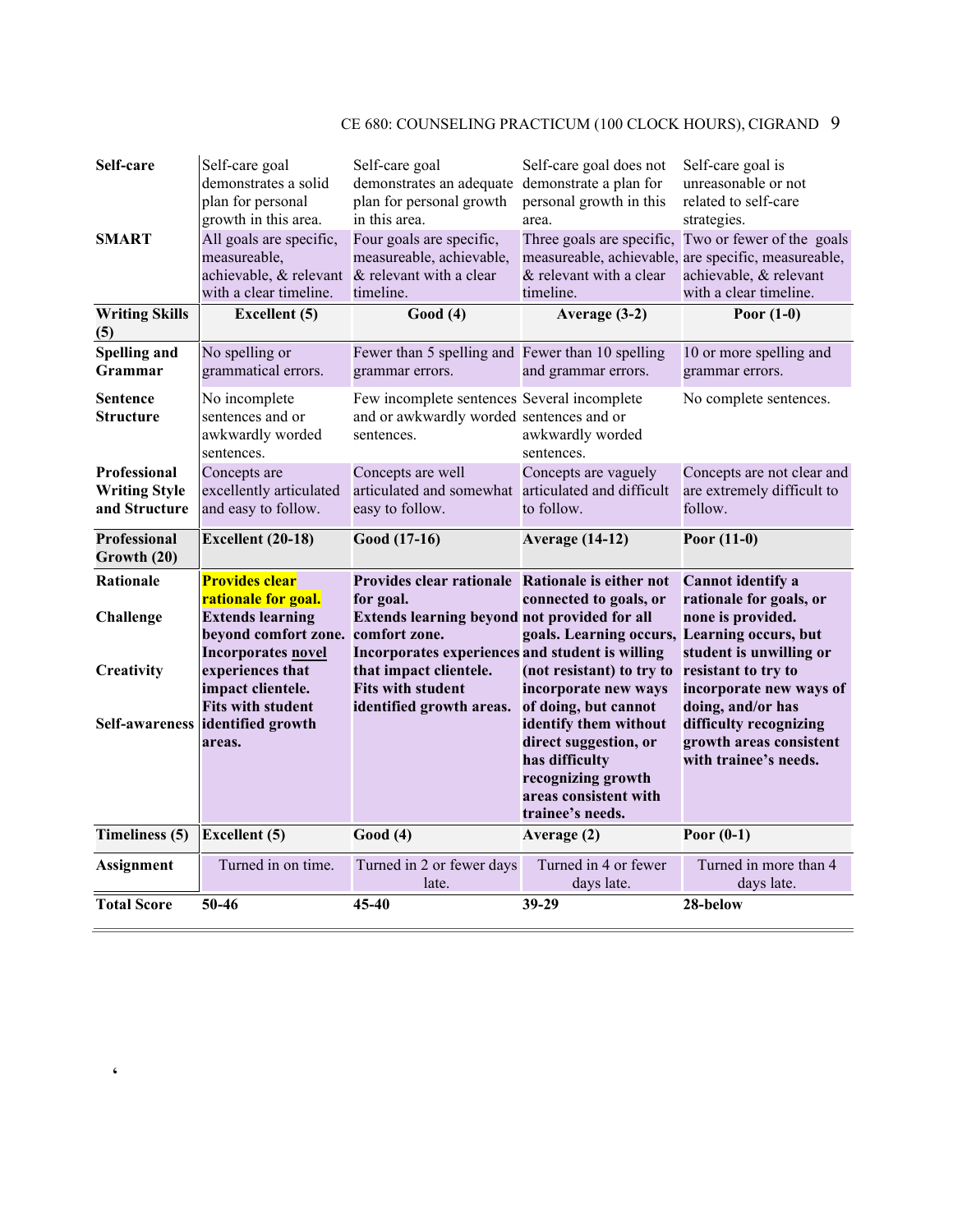| <b>Oral Criteria</b>                                                                                    | Excellent (50-45)                                                                                                                                                                                                                                                                  | Good (44-40)                                                                                                                                                                                                    | <b>Average (39-35)</b>                                                                                                                                                                                                               | Poor $(34-0)$                                                                                                                                                                 |
|---------------------------------------------------------------------------------------------------------|------------------------------------------------------------------------------------------------------------------------------------------------------------------------------------------------------------------------------------------------------------------------------------|-----------------------------------------------------------------------------------------------------------------------------------------------------------------------------------------------------------------|--------------------------------------------------------------------------------------------------------------------------------------------------------------------------------------------------------------------------------------|-------------------------------------------------------------------------------------------------------------------------------------------------------------------------------|
| <b>Client</b><br>Conceptualization Data, 2) History,<br>$(20; 20-18, 17-16,$<br>15-14, 13 and<br>below) | Rich description 5/6 of<br>relevant 1) Identifying<br>3) Presenting Problem, 4) Interpersonal, 5)<br>Interpersonal, 5)<br>Environmental and 6)<br><b>Personality Factors</b>                                                                                                       | Rich description 4/6 of<br>relevant 1) Identifying<br>Data, 2) History, 3)<br>Presenting Problem, 4)<br>Environmental and 6)<br><b>Personality Factors</b>                                                      | Rich description 3/6 of<br>relevant 1) Identifying<br>Data, 2) History, 3)<br>Presenting Problem, 4)<br>Interpersonal, 5)<br>Environmental and 6)<br>Personality Factors; or<br>loose description of 4-6<br>factors.                 | Loose description 3/6 of<br>relevant 1) Identifying<br>Data and 2) History, 3)<br>Presenting Problem, 4)<br>Interpersonal, 5)<br>Environmental and 6)<br>Personality Factors. |
| <b>Treatment</b><br><b>Plan/Intervention</b><br>$(20; 20-18, 17-16,$<br>15-14, 13 and<br>below)         | Identifies a clear plan that Identifies a plan with<br>utilizes or plans to use a<br>theory and technique<br>with appropriate<br>considerations for the<br>client's issue.                                                                                                         | some elements of theory<br>and technique with<br>appropriate<br>considerations for the<br>client's issue.                                                                                                       | Identifies a plan with<br>some elements of theory<br>and technique that is<br>either not appropriate for and/or misses significant<br>the client, or misses<br>significant considerations client's issue.<br>for the client's issue. | Cannot formulate a plan<br>with at least one element<br>of theory and technique<br>considerations for the                                                                     |
| <b>Engagement</b> in<br>Reflective<br><b>Teaming</b><br><b>Supervision (10;</b><br>$10-9, 8, 7-6, 5)$   | Open to feedback from<br>peers and supervisors;<br>can articulate a creative<br>oral plan to integrate<br>feedback.                                                                                                                                                                | Open to feedback from<br>peers and supervisors;<br>can articulate an oral plan struggles to articulate an<br>to integrate feedback.                                                                             | Open to feedback from<br>peers and supervisors;<br>oral plan to integrate<br>feedback.                                                                                                                                               | Peers' and/or supervisor<br>feedback is not well-<br>received or received in a<br>defensive manner.                                                                           |
| Written Criteria                                                                                        | Excellent (50-45)                                                                                                                                                                                                                                                                  | Good (44-40)                                                                                                                                                                                                    | <b>Average (39-35)</b>                                                                                                                                                                                                               | Poor $(34-0)$                                                                                                                                                                 |
| <b>Rationale for</b><br>Plan<br>$(20; 20-18, 17-16,$<br>15-14, 13 and<br>below)                         | Clear rationale for<br>treatment that is tied to<br>the presenting problem,<br>relevant history, your<br>conceptualization of the<br>problem, and research-<br>based interventions.                                                                                                | Clear rationale for<br>treatment that is tied to<br>the presenting problem,<br>relevant history, your<br>conceptualization of the<br>problem, without<br>consideration for a<br>research-based<br>intervention. | Loosely articulated<br>rationale for treatment<br>that is tied to the<br>presenting problem,<br>relevant history, your<br>conceptualization of the<br>problem, and does not<br>include a research-based<br>intervention.             | No rationale for treatment<br>is given, or does not align<br>to the problem, relevant<br>history or<br>conceptualization.                                                     |
| <b>Reflective Case</b><br><b>Discussion</b><br>$(20; 20-18, 17-16,$<br>15-14, 13 and<br>below)          | Two interventions<br>including what can be<br>changed; strengths and<br>areas of improvement are areas of improvement are improvement are vaguely areas of improvement are<br>clearly articulated.<br>Complete copy of case<br>presentation is included. presentation is included. | Two interventions<br>including what can be<br>changed; strengths and<br>vaguely articulated.<br>Complete copy of case                                                                                           | One interventions that<br>and/or areas of<br>articulated or not aligned not present. Copy of case<br>with case. Incomplete presentation is not<br>copy of case presentation included.<br>is included.                                | Interventions that can be<br>can be changed; strengths changed are not identified;<br>and/or strengths and/or                                                                 |
| Transcription<br><b>Skill Work</b><br>$(10; 10-9, 8, 7-6,$<br>5)                                        | Excellent use of<br>counseling skills is<br>evident throughout tape.<br>All sections included in<br>written report.                                                                                                                                                                | Very good use of<br>counseling skills is<br>evident throughout tape.                                                                                                                                            | Good use of counseling<br>skills is evident<br>throughout tape.                                                                                                                                                                      | Good use of counseling<br>skills is not evident<br>throughout tape.                                                                                                           |
| <b>Total Score</b>                                                                                      | 100-90                                                                                                                                                                                                                                                                             | 89-80                                                                                                                                                                                                           | 79-70                                                                                                                                                                                                                                | $69-0$                                                                                                                                                                        |

## **3. Case Presentation Rubric & Suggested Format CASE PRESENTATION RUBRIC**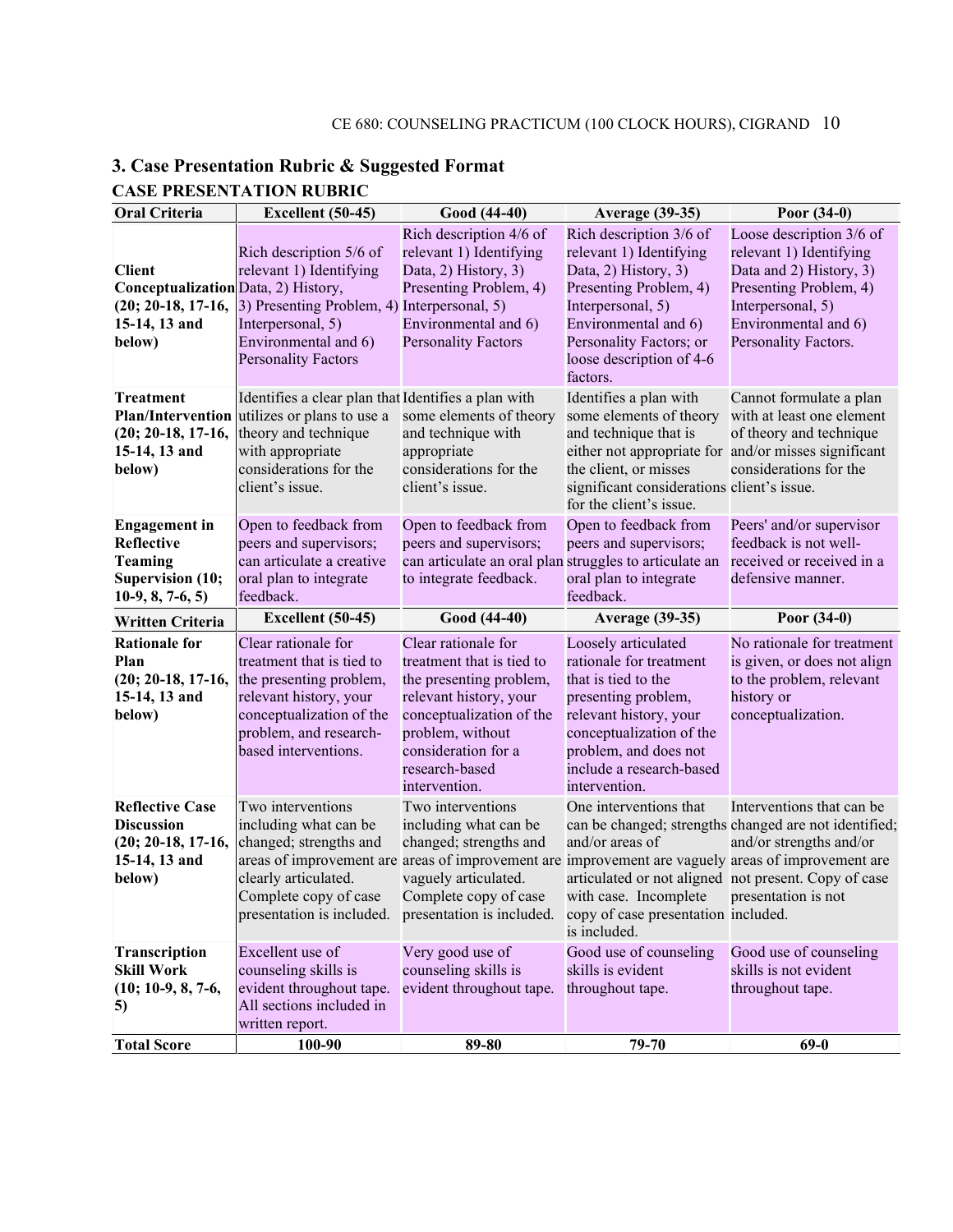#### **CASE PRESENTATION FORMAT (Headings for Case Conceptualization Handout)**

Name: (pseudonym) Grade Level or Age:

- 1. Basic identifying data (significant to case conceptualization):
- 2. Presenting Problem: **What are the complaints, concerns, discomforts of this session?**
	- a. Client's perspective
	- b. Order of importance (first, second, ...).
	- c. Precipitating circumstances
	- d. Behavioral description and recurrence (Frequency, Intensity and Duration)
- 3. Relevant History: Any historical information related to the concern that may be helpful.
	- a. How did your relationship with this student begin?
	- b. Familial, educational, physical, emotional, psychological, environmental, etc.:
- 4. Interpersonal Style:
	- a. Orientation toward others in social environment.
	- b. Interpersonal stance toward counselor, teachers, peers, others.
- 5. Environmental Factors:
	- a. Sources of Stress:
	- b. Sources of Support:
- 6. Personality Dynamics:
	- a. Cognitive Factors:
	- b. Emotional Factors:
	- c. Behavioral Factors:
- 7. Counselor's Conceptualization of the Problem:
	- a. Central features of the problem?
	- b. Common themes, what ties it all together?
	- c. Diagnosis (if appropriate)
- 8. Response to the Client: Your recommendation should be based on the conceptualization of the problem. What would you recommend:
	- a. As an appropriate intervention and why? Your rationale should be clear and tied to the presenting problem, relevant history, assessments, etc.
	- b. What theoretical approach and techniques are you choosing to use with this student and why?
- 9. Work Sample Transcription and Work Sample Student Rating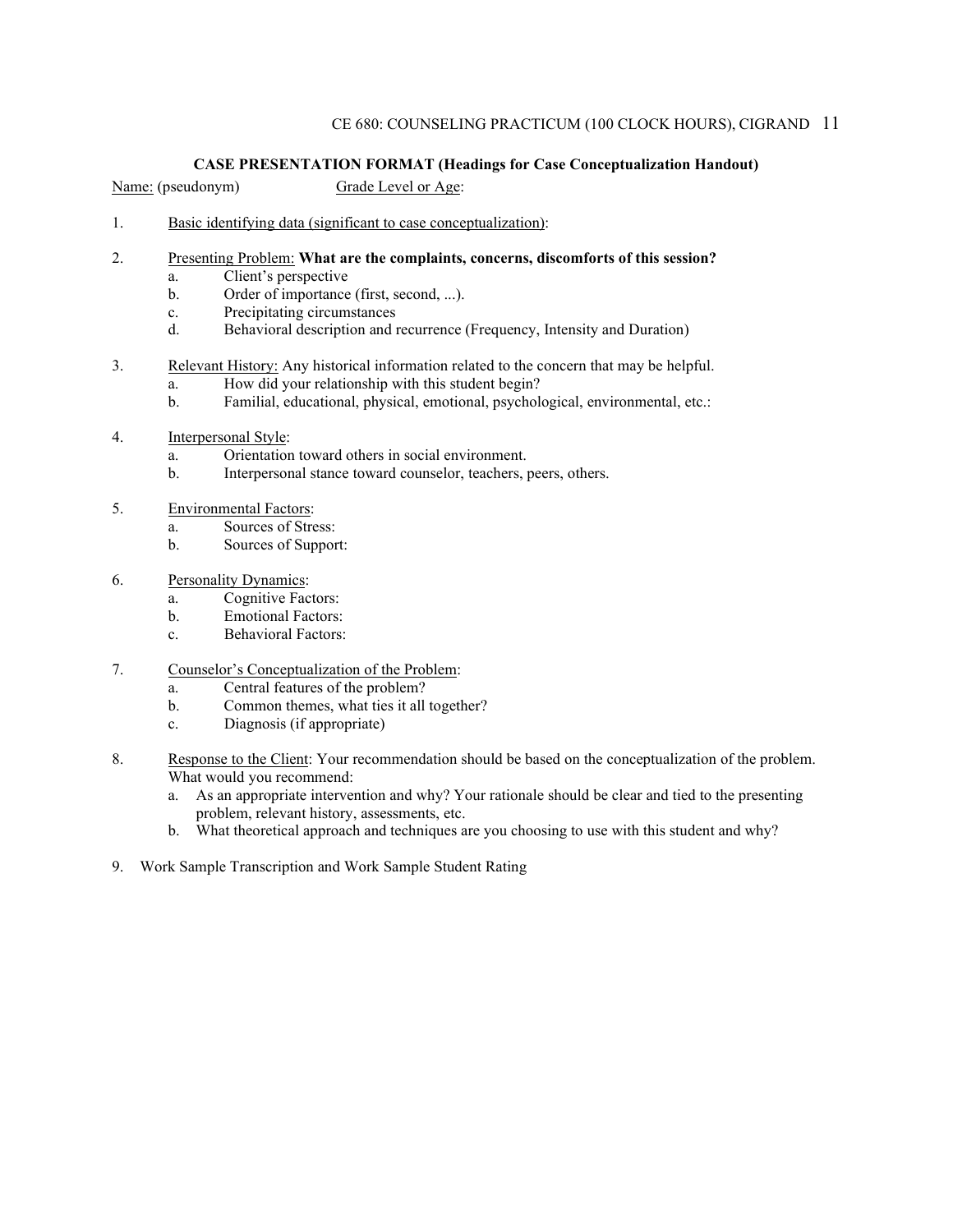### **4. Work Sample Transcription Format, Rating Criteria, & Rubric**

#### **WORK SAMPLE TRANSCRIPTION FORMAT**

| Statement ( $CO = \text{Counselor}; CL = \text{Client}$ )                                              | Skill(s)                |
|--------------------------------------------------------------------------------------------------------|-------------------------|
| CO: Tell me what's going on.                                                                           | <b>ENC</b>              |
| CL: Well, I've just been admitted to grad school, and I am worried about everything.                   |                         |
| CO: I was in grad school for a while, and it was really hard.                                          | <b>OOPS!</b> Disclosure |
| Student reflection: I should have said this: "You sound really overwhelmed"                            | <i>PS/RF</i>            |
| CL: I'm working full-time, I'm dealing with a cranky spouse and 3 kids who are driving me crazy, and I |                         |
| think I'm in over my head.                                                                             |                         |
| CO: Tell me what that's like for you, being "in over your head"                                        | <b>FOC</b>              |

#### **ABBREVIATIONS FOR SKILL LABELING**

| <b>Skill Name</b>     | <b>Abbreviation</b> | <b>Skill Name</b>     | <b>Abbreviation</b> |
|-----------------------|---------------------|-----------------------|---------------------|
| Encourager            | ENC.                | Immediacy             | IM                  |
| Reflection of feeling | RF                  | Eliciting meaning     | EM                  |
| Reflection of content | RC                  | Reflection of meaning | RM                  |
| Focusing              | FOC                 | Caring confrontation  | <sub>CC</sub>       |
| Closed question       | CO                  | Self-disclosure       | <b>SD</b>           |
| Open question         | <sub>OO</sub>       | Directive             | DIR                 |
| Affirmation           | AFF                 | Advice giving         | AG                  |
| Summary               | SU                  | Silence (purposeful)  | <b>SI</b>           |
| Client observations   | CO                  | Paraphrasing          | PA                  |

#### **WORK SAMPLE RUBRIC**

| Criteria              | <b>Excellent</b> (23-25)                                                                                                     | Good (20-22)                                                                             | <b>Average (17-19)</b>                                                                                                                     | Poor $(14-16)$                                                                                                               | Unacceptable (0-<br>13)                                                                                                  |
|-----------------------|------------------------------------------------------------------------------------------------------------------------------|------------------------------------------------------------------------------------------|--------------------------------------------------------------------------------------------------------------------------------------------|------------------------------------------------------------------------------------------------------------------------------|--------------------------------------------------------------------------------------------------------------------------|
| $\&$ Rating<br>(10)   | <b>Skill Labels</b> Completely accurate<br>with less than three<br>weak statements<br>replaced with preferred<br>statements. | Completely<br>than three weak<br>statements<br>replaced with<br>preferred<br>statements. | Less than three<br>accurate with more labeling errors with<br>less than three weak<br>statements replaced<br>with preferred<br>statements. | Less than five<br>labeling errors<br>with more than<br>three weak<br>statements<br>replaced with<br>preferred<br>statements. | More than five<br>labeling errors and<br>more than three<br>weak statements<br>replaced with<br>preferred<br>statements. |
| <b>Skills</b><br>(15) | <b>Counseling</b> Excellent skill level<br>demonstrated throughout demonstrated<br>transcript.                               | Good skill level<br>throughout<br>transcript.                                            | Average skill level<br>demonstrated<br>throughout transcript. throughout                                                                   | Poor skill level<br>demonstrated<br>transcript.                                                                              | Unacceptable skill<br>level demonstrated<br>throughout<br>transcript.                                                    |
| <b>Total Score</b>    | 25 or more                                                                                                                   | 18 or more                                                                               | 16 or more                                                                                                                                 | 14 or more                                                                                                                   | 0 to 18                                                                                                                  |

#### **WORK SAMPLE TRANSCRIPTION STUDENT RATING SCALE (select one)**

**Unacceptable Skill Level (1):** One indicates the use of inappropriate or lack of skillful interventions. Examples include: inability to listen, self-disclosure, praise, advice giving, premature problem solving, judgmental/disrespectful interactions, close-ended/binary questions, seeking reassurance from the client, etc. Relationship with client inappropriate (e.g., lack of boundaries, offensive, rejecting, judgmental, lack of empathy/understanding, social rather than therapeutic, inability to understand the client's world view, impose own world view, etc.).

**Poor Skill Level (2):** Two indicates an over reliance on one or two skills (e.g., overuse of encouragers, solicits information repeatedly without using the information provided by the client, unable to focus the session, etc.). The counselor provides a low level or minimal response to the client. The counselor does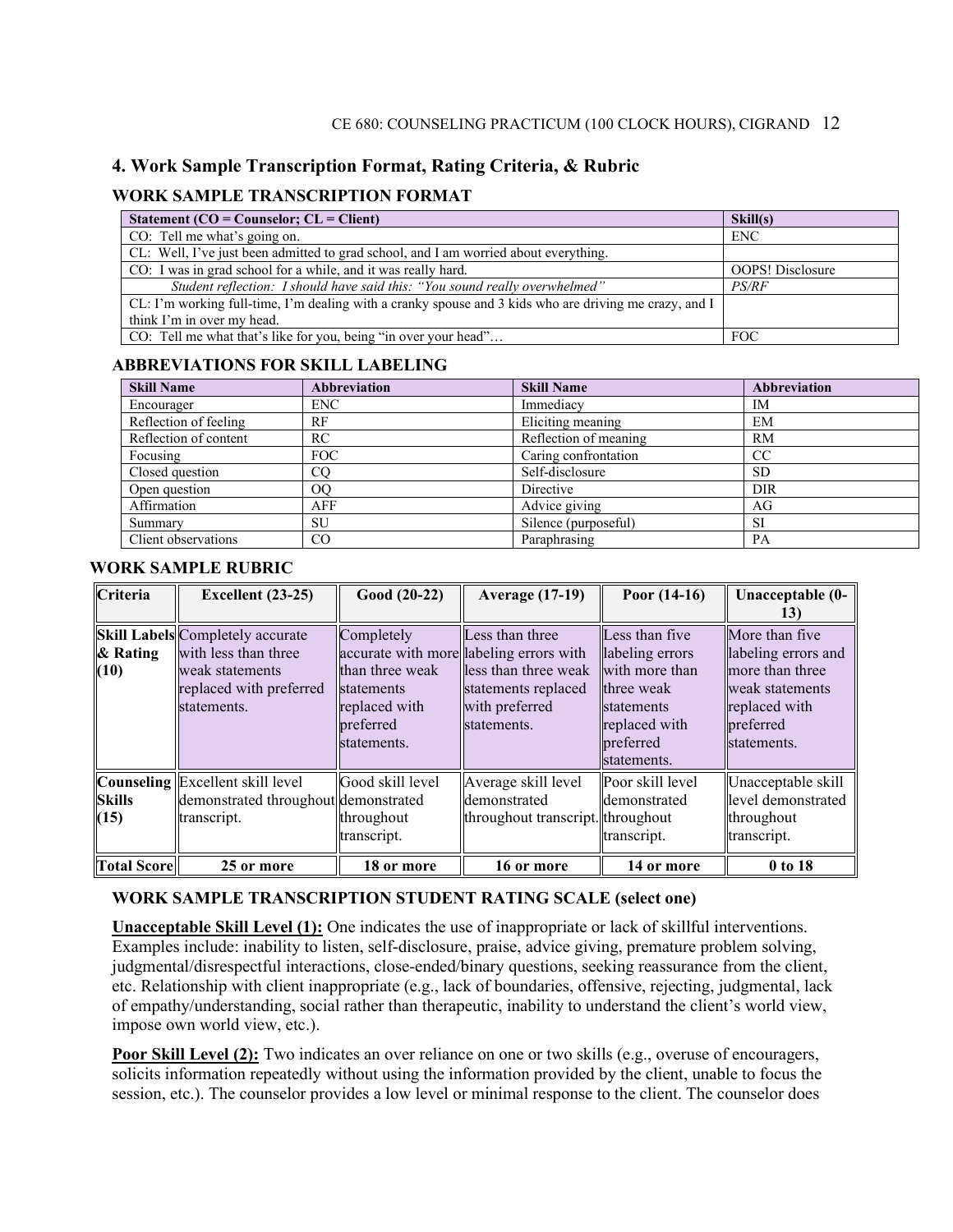not use a variety of interventions and is not able to utilize client information. There is a lack of connection in the client/counselor relationship. The trainee needs improvement in listening and communicating understanding to the client.

**Average Skill Level (3):** Three indicates an ability to demonstrate the basic communication skills (e.g., listening sequence, clarification, paraphrasing, summarization, reflection of content, etc.). The counselor is able to utilize client information. Beginning to connect with client and foster a therapeutic relationship and understanding.

**Good Skill Level (4):** Four indicates an ability to demonstrate advanced counseling skills (e.g., advanced empathy, confrontation, immediacy, reflection of feeling, reflection of meaning, interpretation, metaphor, reframe, etc.). The counselor is able to use and add to client information/story. Appropriate risk taking on the part of the counselor is evident. Client/Counselor relationship includes safety and risk taking, comfort and discomfort, etc. Counselor is able to help the client understand her/his own story better than before they began talking.

**Excellent Skill Level (5):** Five indicates an ability to consistently demonstrate all the skills, both basic and advanced, depending upon the client and the counselor/client interaction. Counselor is also able to demonstrate creativity, insight, identify patterns or themes in client behavior/thoughts, feelings, etc. Counselor interventions and relationship with the client are therapeutic (i.e., lead to change) and contextually based. The counselor contributes consistently and profoundly to the story/interaction.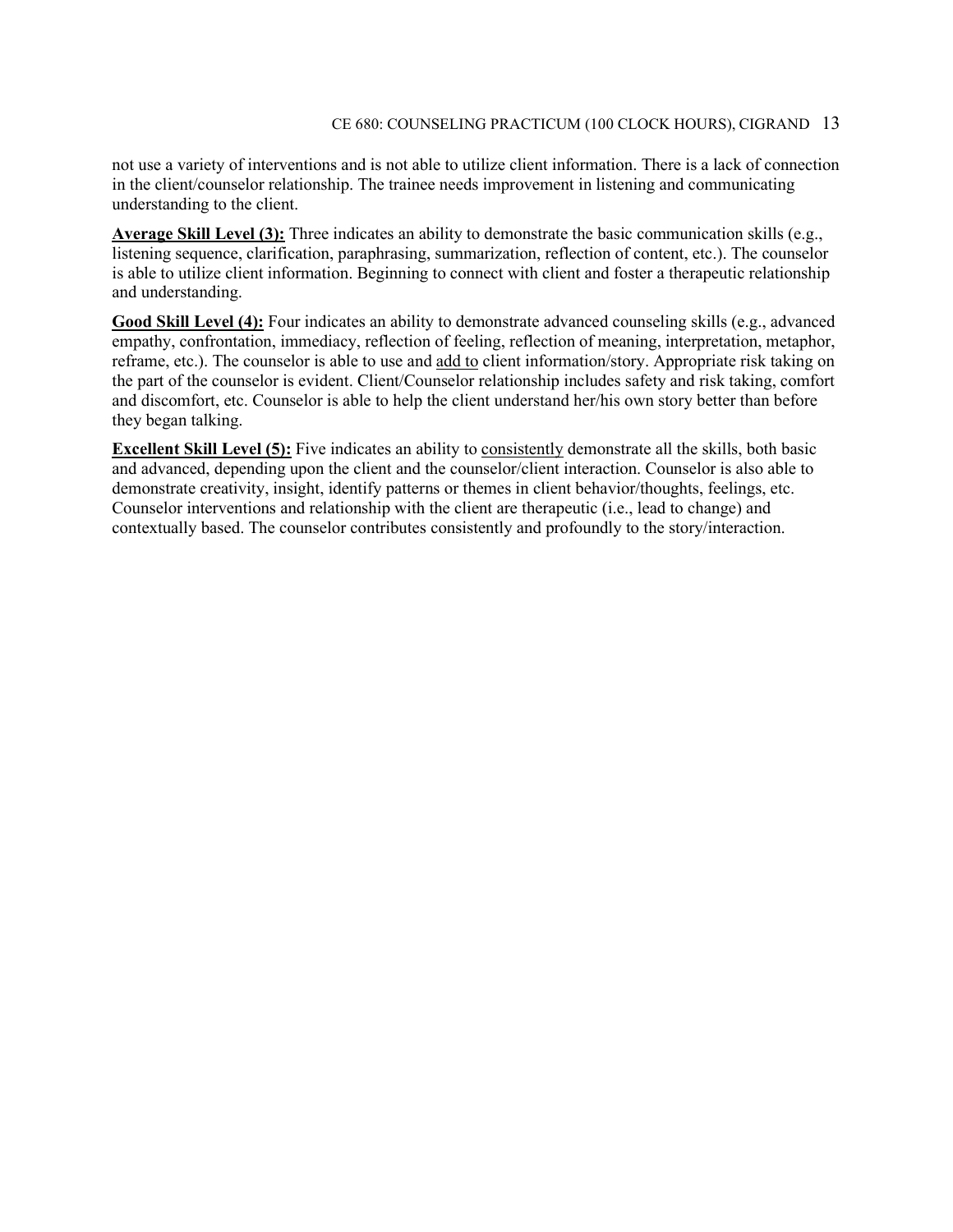# **5. Practicum Reflective Summary Paper Rubric**

| <b>Summary of</b><br><b>Experiences (40)</b> | Excellent (40-36)                                                                                                                                                     | Good (35-32)                                                               | <b>Average (31-28)</b>                                                                       | Poor $(27-0)$                                                               |
|----------------------------------------------|-----------------------------------------------------------------------------------------------------------------------------------------------------------------------|----------------------------------------------------------------------------|----------------------------------------------------------------------------------------------|-----------------------------------------------------------------------------|
| <b>Practicum Goals</b>                       | Positives and negatives<br>discussed; changes clearly<br>stated for future.                                                                                           | Positives or negatives<br>discussed; changes for<br>future vaguely stated. | Positives or negatives<br>cursorily discussed. No<br>changes stated for future.              | No positives or<br>negatives discussed,<br>no changes stated<br>for future. |
| <b>Tasks Completed</b>                       | Successes and challenges<br>clearly stated for all goals.                                                                                                             | Successes or challenges<br>clearly stated for 3-4<br>goals.                | Successes or challenges<br>vaguely stated in general. challenges stated.                     | No successes or                                                             |
| <b>Supervision</b><br><b>Experiences</b>     | Evaluation of experiences Evaluation of experiences Evaluation of experiences Evaluation of<br>clearly stated with personal well stated without<br>learning included. | personal learning<br>included.                                             | vaguely stated or personal experiences vaguely<br>learning excluded.                         | stated and no<br>personal learning<br>included.                             |
| <b>Critical Incidents</b>                    | Discussed in depth with<br>evidence of learning<br>included.                                                                                                          | Discussed in depth;<br>evidence of learning<br>vaguely included.           | Cursorily discussed, no<br>learning included.                                                | No discussion of<br>experiences, no<br>learning included.                   |
| <b>Final Thoughts</b>                        | Excellent synthesis of<br>Practicum experience.                                                                                                                       | Good synthesis of<br>Practicum experience                                  | Fair synthesis of<br>Practicum experience.                                                   | No synthesis of<br>Practicum<br>experience.                                 |
| <b>Self-Learning</b>                         | Clear evidence of<br>reflection.                                                                                                                                      | Some evidence of<br>reflection of total<br>experience.                     | Little evidence of<br>reflection.                                                            | No evidence of<br>reflection                                                |
| <b>Outcomes</b> (Data)                       | All goals have been<br>measured using data and<br>are noted in paper.                                                                                                 | Three goals have been<br>measured using data and<br>are noted in paper.    | Two or one goals have<br>been measured using data measured using data<br>are noted in paper. | No goals have been<br>or are not noted in<br>paper.                         |
| <b>Writing Skills (10)</b>                   | <b>Excellent</b><br>$10-9$                                                                                                                                            | Good<br>$8-6$                                                              | Average<br>$5 - 3$                                                                           | Poor<br>$2 - 0$                                                             |
| <b>Writing Style</b>                         | Thoughts well-articulated<br>using professional style.                                                                                                                | Thoughts articulated<br>using professional style.                          | Thoughts articulated with<br>vacillation between<br>professional and<br>colloquial style.    | Thoughts poorly<br>articulated or chiefly<br>colloquial in style.           |
| <b>Grammar</b> and<br><b>Spelling</b>        | No grammatical and/or<br>spelling errors.                                                                                                                             | Less than 5 grammatical<br>and/or spelling errors.                         | Less than 10 grammatical More than 10<br>and/or spelling errors.                             | grammatical and/or<br>spelling errors.                                      |
| <b>Total Score</b>                           | 50-45                                                                                                                                                                 | 45-40                                                                      | 39-31                                                                                        | $30 - 0$                                                                    |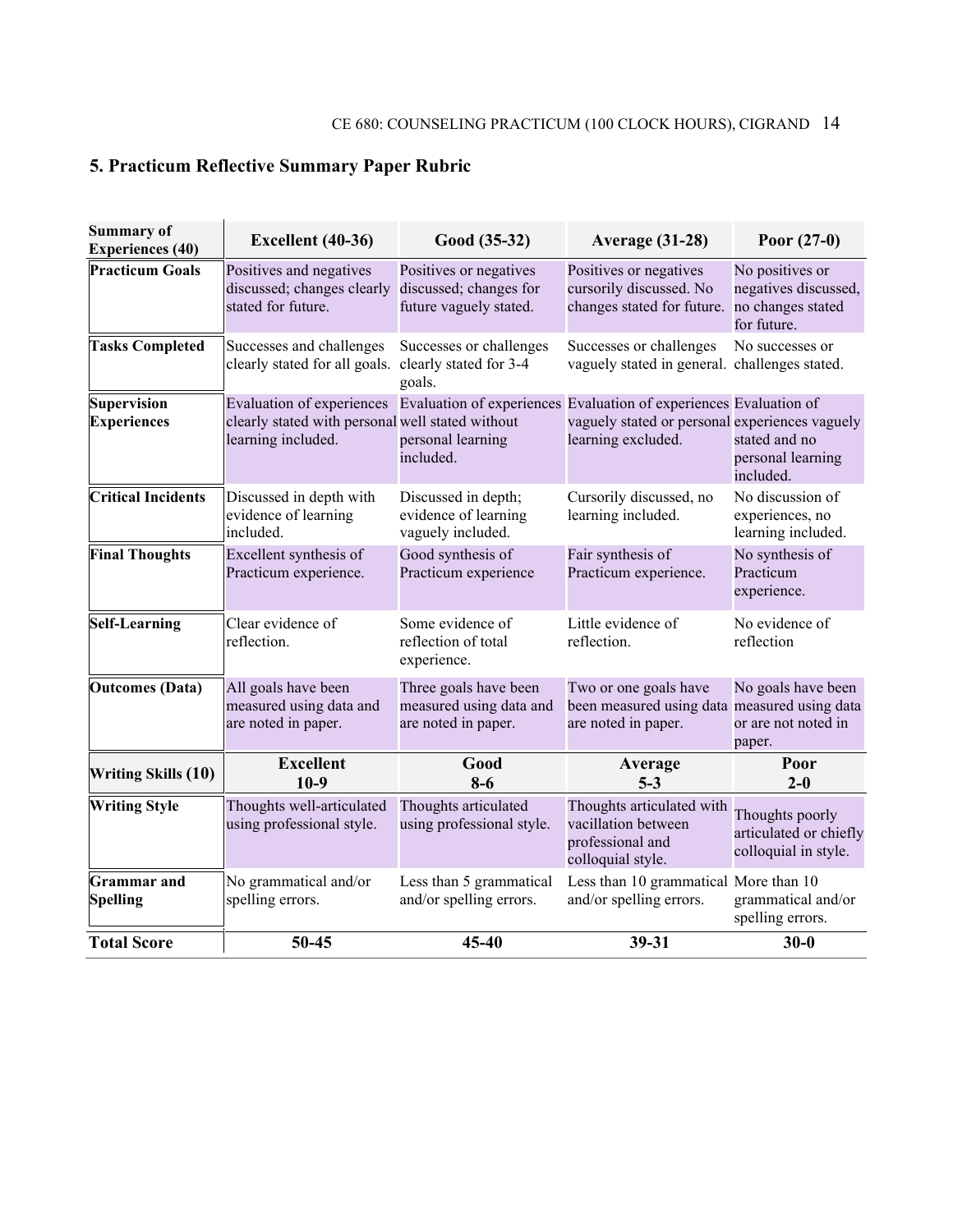### **VIII. UNIVERSITY EXPECTATIONS & COURSE POLICIES**

#### **A. University Expectations and Resources**

- **Diversity Statement:** This is meant to be a safe, welcoming, and inclusive classroom environment for students of all races, ethnicities, sexual orientations, gender identities/variances, ages, religions, economic classes, and ability statuses. As such, you will be encouraged and challenged to use language and basic counseling techniques that are respectful, inclusive, representative and culturally appropriate.
- **Academic Integrity:** Students are expected to practice professionalism and academic integrity in all assignments and class discussions. This includes but is not limited to treating other students and the professor respectfully, engaging in meaningful class discussions, thinking and writing critically and thoughtfully, creating original works, and citing all resources using APA format. Plagiarism will result in loss of credit for this course, and further consequences may result from the university system. The collegiate policy on plagiarism and cheating is outlined in the Student Handbook. It is your responsibility to be aware of this policy. You can also find it online at: [http://www.winona.edu/sld/academicintegrity.asp.](http://www.winona.edu/sld/academicintegrity.asp)
- **Electronic Device Notice:** As a matter of courtesy to your classmates and the instructor, please turn off your beepers, cell phones, and any other electronic devices that make any noise.
- **Laptop/PDA Policy:** Excluding students with a documented disability, the use of laptops and PDAs in class is prohibited without prior permission of the instructor.
- **Class Visitor Policy:** Due to the clinical nature of this course in this curriculum, visitors of any age are not allowed without prior permission of the instructor.
- **E-mail Policy:** You are assigned a university e-mail account that will be used by professors. Students should make every effort to get to know their account and check it regularly.
- **Accommodations:** Students with documented disabilities who may need accommodations, who have any medical emergency information the instructor should know of, or who need special arrangements in the event of an evacuation, should make an appointment with the instructor as soon as possible, no later than the 1st week of the term. According to Section 504 of the Rehabilitation Act of 1973, students with disabilities have the right to receive necessary reasonable accommodations and support services to allow equal access at Winona State University. If you have a disability that requires accommodations, you are eligible for support through access services, found at [http://www.winona.edu/accessservices/gettingstarted.asp.](http://www.winona.edu/accessservices/gettingstarted.asp)
- **Commitment to Inclusive Excellence:** WSU recognizes that our individual differences can deepen our understanding of one another and the world around us, rather than divide us. In this class, people of all ethnicities, genders and gender identities, religions, ages, sexual orientations, disabilities, socioeconomic backgrounds, regions, and nationalities are strongly encouraged to share their rich array of perspectives and experiences. If you feel your differences may in some way isolate you from WSU's community or if you have a need of any specific accommodations, please speak with the instructor early in the semester about your concerns and what we can do together to help you become an active and engaged member of our class and community. Campus resources for students: [http://www.winona.edu/diversity/estatement.asp.](http://www.winona.edu/diversity/estatement.asp)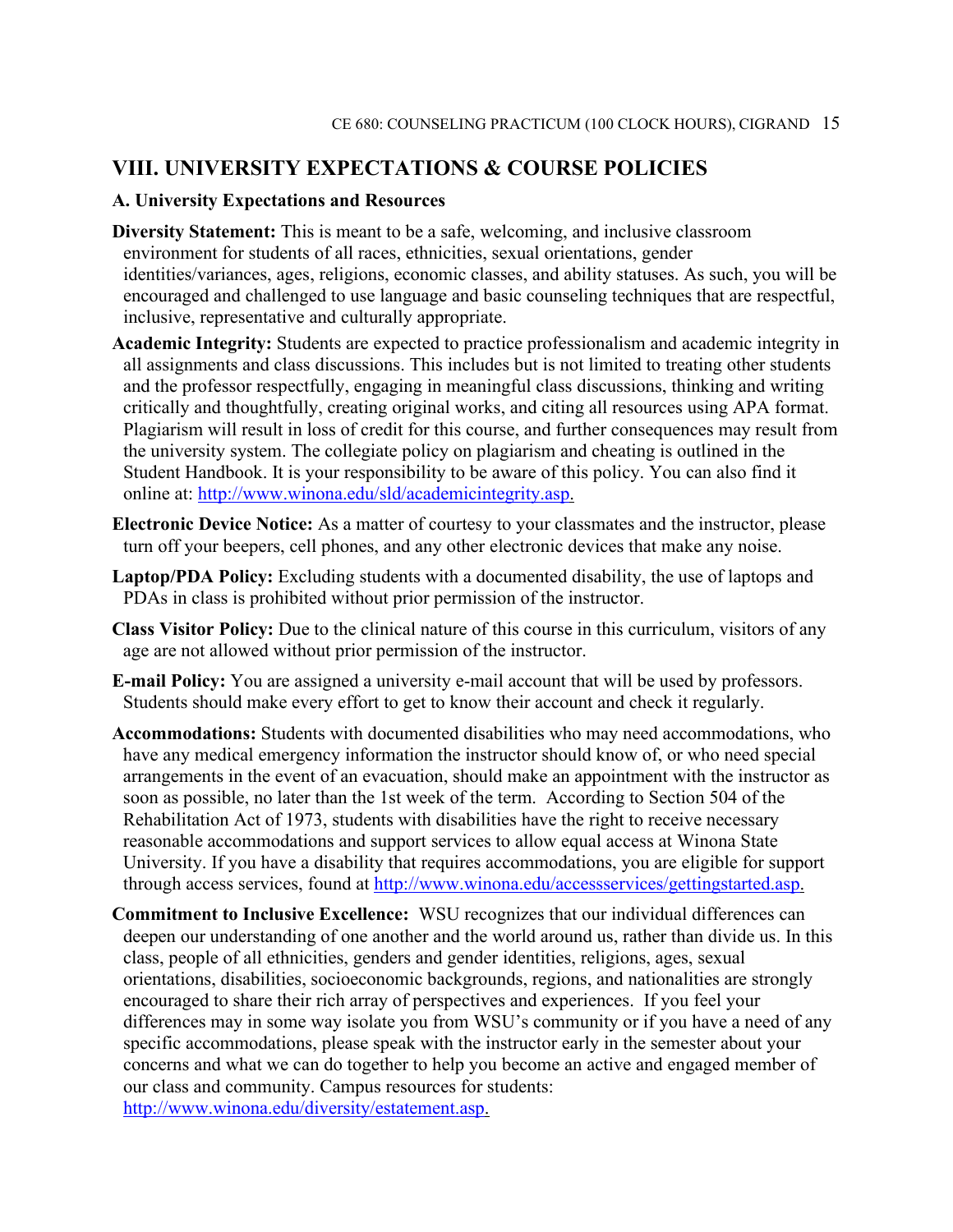#### **B. Graduate Student Resources**

**General Information:** Academic calendar, forms and other procedures for graduate students can be found at<http://www.winona.edu/gradstudies/currentstudents.asp>

WSU-Rochester Student & Campus Services, UCR Room SS128, 285-7100, [\(www.winona.edu/rochester/\)](http://www.winona.edu/rochester/): RCTC Counseling Center, UCR Room SS133; 285-7260 [\(www.rctc.edu/counseling\\_career\\_center/\)](http://www.rctc.edu/counseling_career_center/) UCR Learning Center, UCR Room AT306; 285-7182

**Counseling Services:** Graduate school can be very stressful. Counselors are available in Winona and through partnership with RCTC on the UCR campus to help you with a wide range of difficulties.

WSU counselors in Winona are located in the Integrated Wellness Complex 222 and they can be reached at 457-5330. The RCTC Counseling Center is located in SS 133 and can be reached at 285-7260.

**Other Support Services:** WSU-Rochester Student & Campus Services Office and the WSU Inclusion and Diversity Office are dedicated to helping students of all races, ethnicities, economic backgrounds, nationalities, and sexual orientations. They offer tutoring and a wide range of other resources.

The WSU-R Student & Campus Services Office is located in Room SS128 on the UCR campus and can be reached at 285-7100. The WSU Inclusion & Diversity Office is located in Kryzsko Commons Room 122, and they can be reached at 457-5595. Information about the *KEAP Center*, dedicated to supporting diversity on campus, can be found here: [http://www.winona.edu/diversity/22.asp.](http://www.winona.edu/diversity/22.asp)

*UCR Learning Center – Rochester***:** For help with writing and the development of papers on the WSU-Rochester campus, contact personnel in AT306 or call 285-7182.

*Writing Center - Winona:* The Writing Center offers free, individualized instruction in all forms and disciplines during any stage of writing, reading, or research. Call 507.457.5505 for an appointment. Walk-ins also welcome.

**Student Grievances:** Students are encouraged to speak directly with instructors when concerns arise. When issues cannot be resolved between the student and the instructor, students have the right to due process. Such complaint procedures are available online at: <http://www.winona.edu/sld/studentgrievance.asp>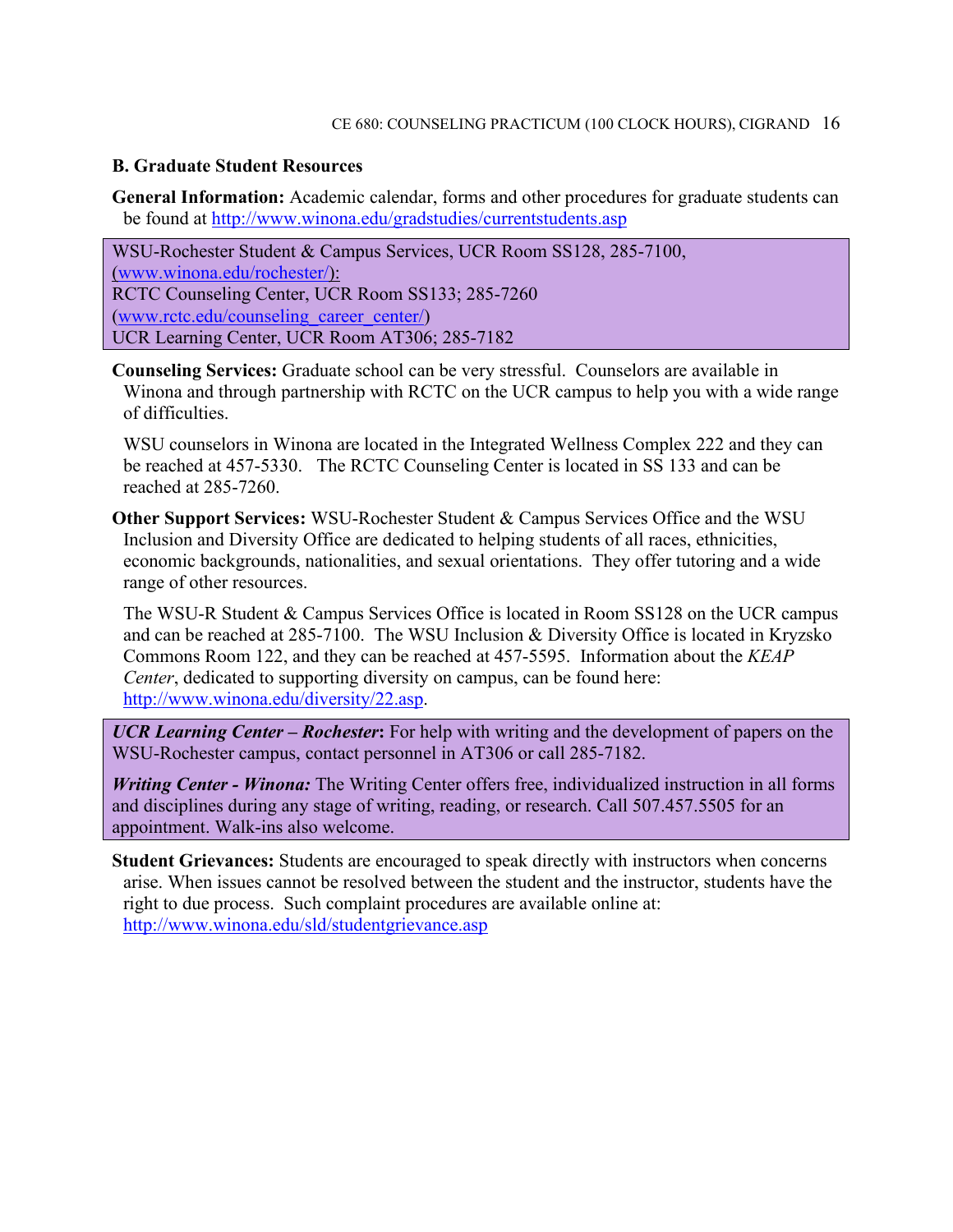# **IX. COURSE SCHEDULE**

| <b>DATE</b>                    | <b>Topics of Discussion &amp; Case</b><br><b>Presentations</b>       | <b>Due to Instructor</b>                                           | Core/<br><b>CMHC/SC</b>       |  |  |
|--------------------------------|----------------------------------------------------------------------|--------------------------------------------------------------------|-------------------------------|--|--|
|                                | •Introductions, Course Planning,                                     | 1. Internship Site Approval Form                                   | 1k, 1l, 1m                    |  |  |
| 8.24.2020                      | Syllabus Review                                                      | 2. Practicum-Internship                                            |                               |  |  |
| Zoom<br><b>Class</b>           | •Learning Goals, self-assessment                                     | Agreement                                                          |                               |  |  |
| <b>Meeting</b>                 | •Discussion of Site Visits &                                         | 3. Student Information form                                        |                               |  |  |
|                                | Supervisor/Supervisee Rights and                                     | 4. Proof of Liability Insurance                                    |                               |  |  |
|                                | Responsibilities, Forms.                                             | 5. Schedule Initial Site Visit via                                 |                               |  |  |
|                                | •COVID Accommodations                                                | email                                                              |                               |  |  |
| 8.31.2020<br>Zoom              | •Counseling style and professionalism                                | 1. All Site Visits Completed by                                    | 51, 5m, 5n, 7c,               |  |  |
| <b>Class</b>                   | •Legal and Ethical Issues in Counseling                              | <b>Instructor</b> ; Signed Site Supervisor<br>Handbook form        | 7d, 7i, 7j, 7k, 7l            |  |  |
| Meeting                        | •The First Session: Structuring, Rapport,                            | 2. Weekly Log                                                      | 11b, 1c, 1d,                  |  |  |
|                                | Confidentiality, Communication, and<br>Assessment                    | 3. Bring example or plan for                                       | 2k, 2l, 2m, 3a,               |  |  |
|                                | •Suicide and Substance Use/Risk                                      | suicide risk assessment and crisis                                 | 3b, 3c<br>$/2e$ , 21, 2n, 3h, |  |  |
|                                | Screening and Assessment                                             | response protocol after discussing                                 |                               |  |  |
|                                | •Case Conceptualization and Treatment<br>Planning, Record Keeping    | it with your site supervisor.                                      |                               |  |  |
|                                | ·Site Check-ins                                                      | 4. Practicum Learning Goals due                                    |                               |  |  |
|                                |                                                                      | to D2L Dropbox                                                     |                               |  |  |
| 9.7.2020                       | Course instructor is available for distance supervision              |                                                                    |                               |  |  |
| 9.14.2020                      | •Intervention Selection and                                          | 1. Weekly Log                                                      | 2a, 2c, 2d, 2j,               |  |  |
| Zoom<br><b>Class</b>           | Implementation;<br>•Multicultural Sensitivity, Advocacy, and         |                                                                    | 3d, 3e<br>$/2j$ , 2k, 3b, 3d, |  |  |
| <b>Meeting</b>                 | Competencies;                                                        |                                                                    | 3e, 3f, 3m,                   |  |  |
|                                | •Program Planning                                                    |                                                                    |                               |  |  |
| 9.21.2020                      | •Using data in counseling                                            | 1. Weekly Log                                                      | $-/-/3i$ , 3j, 3k, 3n         |  |  |
| Zoom<br><b>Class</b>           | •College and Career Readiness<br>•Professional Development by Design | 2. Students bring issues or topics<br>for learning to supervision. |                               |  |  |
| <b>Meeting</b>                 | ·Site Check-ins                                                      |                                                                    |                               |  |  |
| 9.28.2020                      | Course instructor is available for distance supervision              |                                                                    |                               |  |  |
| 10.5.2020                      | •Learn and Practice Reflective Teaming                               | 1. Attendance & Preparation for                                    | $-/-/31$                      |  |  |
| Zoom                           |                                                                      | <b>Class Discussion/Supervision</b>                                |                               |  |  |
| <b>Class</b><br><b>Meeting</b> |                                                                      | READ: Course readings on<br>Reflective Teaming (D2L)               |                               |  |  |
|                                |                                                                      | 2. Weekly Log                                                      |                               |  |  |
| 10.12.2020                     | Course instructor is available for distance supervision              |                                                                    |                               |  |  |
| 10.19.2020                     | •Internship Formal Case Presentations #1                             | 1. Weekly Log                                                      |                               |  |  |
|                                |                                                                      | 2. Tape Presentation #1 and                                        | $-llb, lc, Id,$               |  |  |
|                                |                                                                      | transcription due >D2L                                             | 2k, 2l, 2m, 3a,<br>3b, 3c     |  |  |
|                                |                                                                      | Dropboxes.                                                         | $/2e$ , 2l, 2n, 3h            |  |  |
| 10/26/2020                     | Course instructor is available for distance supervision or in-person |                                                                    |                               |  |  |
|                                | consultations                                                        |                                                                    |                               |  |  |